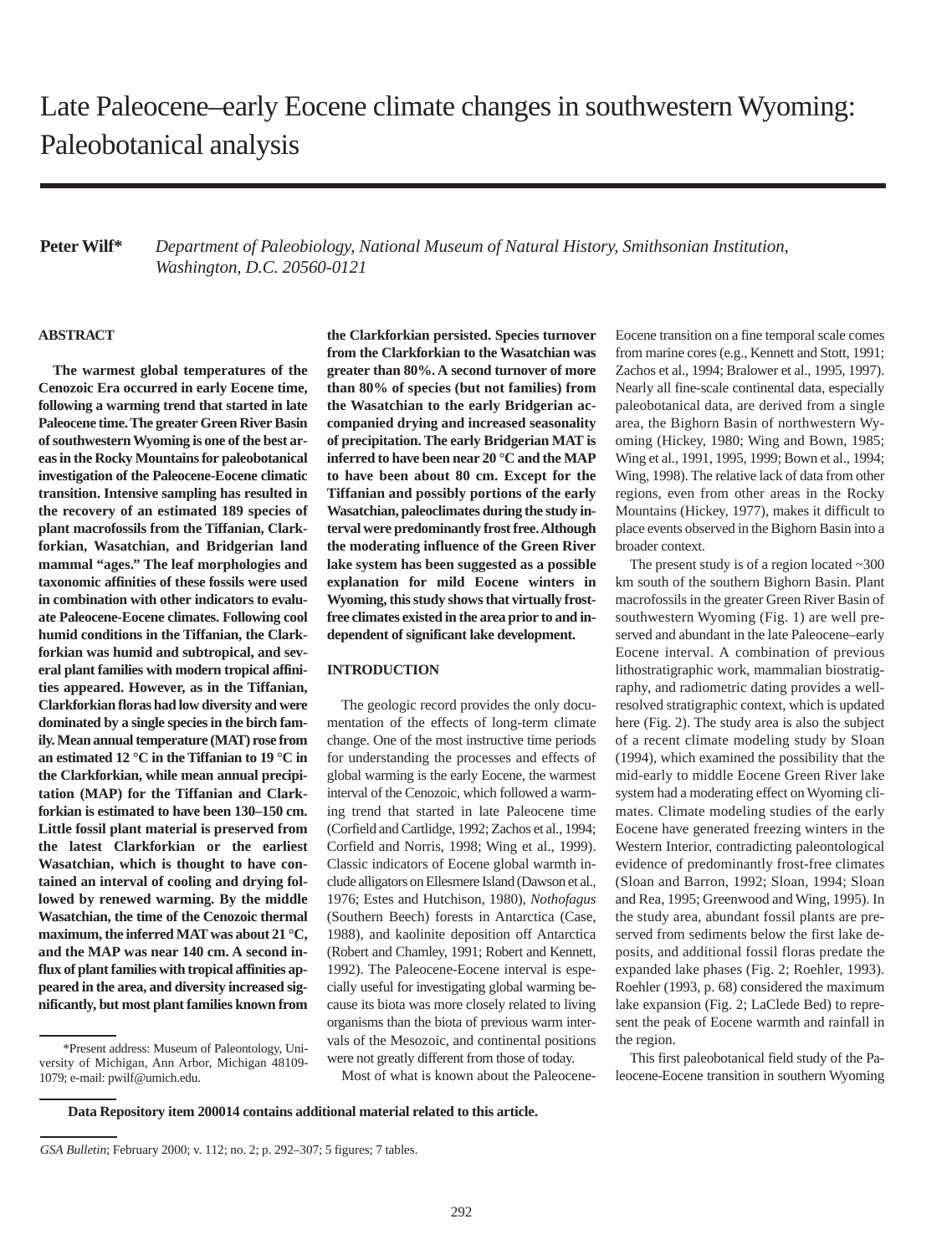

**Figure 1. Setting. The inset shows the greater Green River Basin, redrawn after Roehler (1993), showing boundary and principal subbasins: the Green River Basin proper and the Great Divide, Sand Wash, Vermilion Creek (V and C), and Washakie Basins. Uplifts are shown in gray. The main figure shows the locations of the fossil plant quarries within the seven sampling intervals (Table 2; Fig. 2). Symbols representing more than one locality in close proximity bear the number of localities; symbols are not to scale.**

investigates the following: (1) climatic changes that occurred in this area in late Paleocene and early Eocene time; (2) the responses of ancient floras to these changes in terms of turnover and diversity; (3) the patterns of climatic and floristic change compared with those known from the Bighorn Basin; and (4) whether warm, humid, and frost-free conditions existed independent of the Green River lakes.

## **SETTING AND PREVIOUS WORK**

The greater Green River Basin, comprising most of southwestern Wyoming and portions of Colorado and Utah, exposes ~5 km of Late Cretaceous–middle Eocene continental rocks, including 3 km of Eocene section (Fig.1; Roehler,1985, 1992a, 1992b, 1992c). Today this area is an arid high desert (Knight, 1994). Late Paleocene and early Eocene time is primarily represented by the fluvial Paleocene Fort Union Formation, the fluvial, primarily early Eocene Wasatch Formation, and the lacustrine early and middle Eocene Green River Formation, which interfingers with the Wasatch and subsequent fluvial formations (Fig. 2). The majority of the plant fossils recovered for this study were found in the Fort Union Formation of the Washakie, Great Divide, and Green River Basins, the Wasatch Formation of the Great Divide Basin, and the Green River Formation of

the Green River Basin proper (Figs. 1 and 2). A summary of previous paleoclimatic analyses is shown in Table 1. Several papers on plant macrofossils have addressed the systematics and paleoecology of portions of the paleoflora (Brown, 1962; MacGinitie, 1969; Manchester and Dilcher, 1982, 1997; Wing and Hickey, 1984; Manchester, 1987; Manchester and Zavada, 1987; Herendeen et al., 1990; Herendeen and Dilcher, 1991; Manchester and Chen, 1996; Gemmill and Johnson, 1997; Wilf et al., 1998a; Wilf and Labandeira, 1999). Extended discussion of previous work and stratigraphy, descriptions and photographs of many of the fossil plant species, and locality and lithologic data can be found in Wilf (1998). A complete occurrence matrix has been placed in the GSA Data Repository<sup>1</sup>.

# **STRATIGRAPHY**

Fossil floras were grouped into seven samples for analysis (Figs. 1 and 2; Table 2). Samples 1–6 are from alluvial environments, and sample 7 is lacustrine. Only samples 2 and 3 are significantly time averaged. The samples are: (1) the Tiffanian Bison Basin assemblage from the Fort Union Formation of the northern Great Divide Basin, first reported by Gemmill and Johnson (1997); (2) floras from the uppermost Fort Union and lowest Wasatch Formations, known or inferred to be Clarkforkian, including the flora of an 18 m stratigraphic section through Big Multi Quarry (early Clarkforkian; Wilf et al., 1998a; Figs. 1 and 2); (3) floras from the Main Body of the Wasatch Formation, probably Graybullian to Lysitean; (4) the flora of the Latham coal zone, Ramsey Ranch Member of the Wasatch Formation, from a single horizon that is possibly Lysitean; (5) the flora of the Sourdough and Monument coal zones of the Ramsey Ranch Member, probably earliest Lostcabinian; (6) the flora of the uppermost Niland Tongue of the Wasatch Formation, known to be Lostcabinian; and (7) the early Bridgerian flora from the southwest slope of Little Mountain (Fig. 1), found in the uppermost Wilkins Peak and lowermost Laney Members of the Green River Formation.

The oldest sample in this study consists of 14 quarries from a single stratigraphic level in the Bison Basin (Gemmill and Johnson, 1997). Revised identifications, based on examination of the voucher collections at the Denver Museum of Natural History (DMNH), are used here. Fossil mammals found in the Bison Basin have been as-

<sup>&</sup>lt;sup>1</sup>GSA Data Repository item 200014, supplemental data tables, is available on the Web at http://www .geosociety.org/pubs/drpint.htm. Requests may also be sent to Documents Secretary, GSA, P.O. Box 9140, Boulder, CO 80301; e-mail: editing@geosociety.org.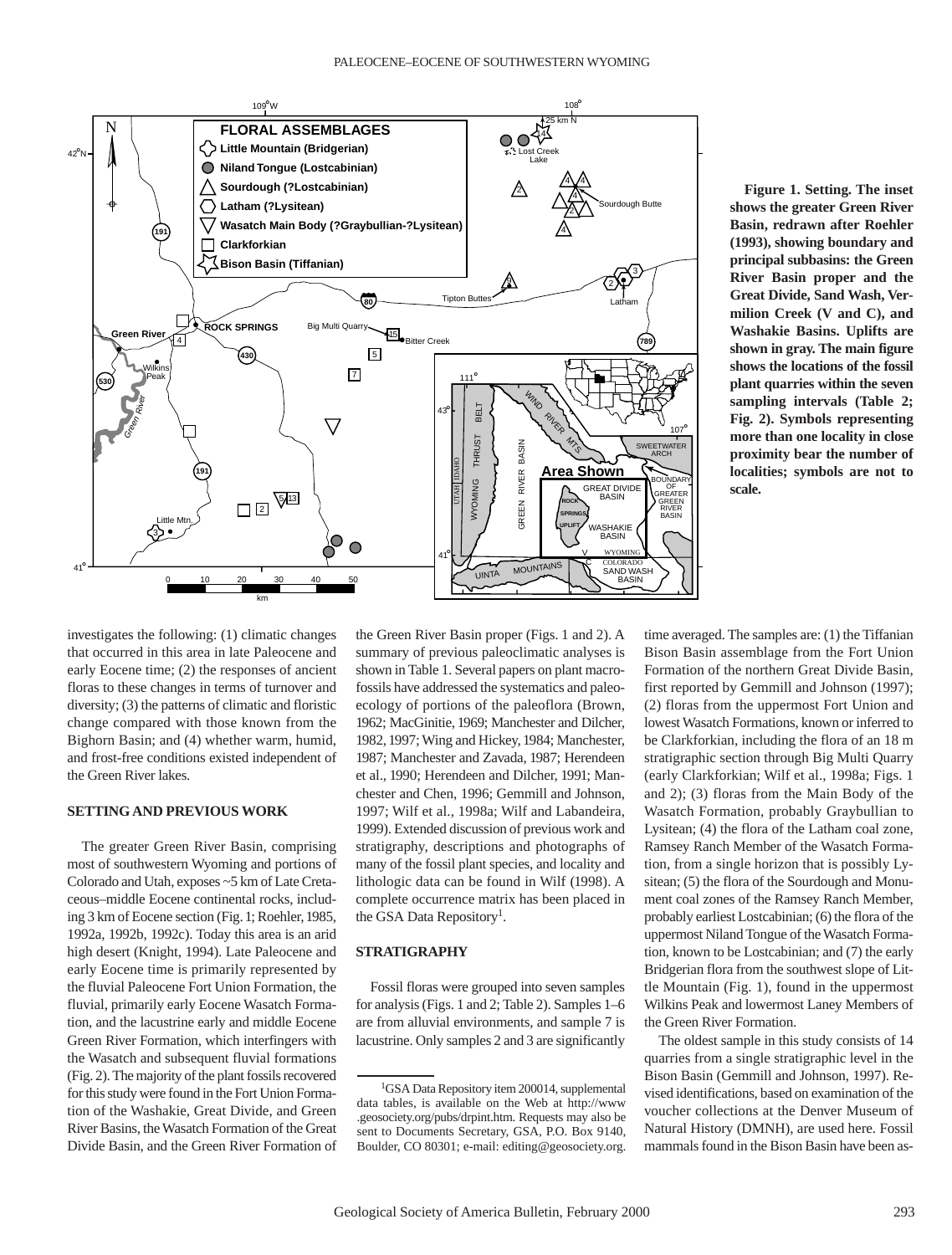**Figure 2.** Stratigraphie framework for the seven floral as-<br>
semisfage (for Frederic Centers), Land mannard "age" (ex Fredrers),<br>
Which can actual Society of America Bulletin, Frederic Geological Society of America Bull **Figure 2. Stratigraphic framework for the seven floral assemblages (filled circles). Land mammal "age" (see Prothero, 1995, for use of quotations) and subage boundaries are after Wing et al. (1999), except the Wasatchian-Bridgerian boundary (after Krishtalka et al., 1987). The Paleocene-Eocene boundary, currently unresolved (Berggren et al., 1997), is set here to the Clarkforkian-Wasatchian boundary. The early–middle Eocene boundary is after Cande and Kent (1992, 1995). Solid vertical line—estimated stratigraphic lumping; dashed vertical line age uncertainty; Tfu—Fort Union Formation (fluvial); Tw— Wasatch Formation (fluvial): Twm—Main Body, events interpolated using Roehler (1992c) and Hutchison (1980); Twrr— Ramsey Ranch Member; Twn—Niland Tongue; Twc—Cathedral Bluffs Tongue. Tg—Green River Formation (lacustrine): Tglu—Luman Tongue; Tgt—Tipton Shale Member; Tgw— Wilkins Peak Member; Tgl—Laney Member. Tb—Bridger Formation (fluvial). Twa—Washakie Formation (fluvial). Ly— Lysitean. Numbers along right side of column indicate maximum areal extents of indicated phases of Green River lakes, in thousands of square kilometers, from Roehler (1993).**



signed to several Tiffanian zones (Ti2, Ti3, and Ti5; Gazin, 1956; Archibald et al., 1987), and the fossil plant horizon has not been correlated to a specific mammal quarry. A range of possible ages for sample 1 is therefore indicated, from ca. 60 to 56.2 Ma (Prothero, 1995).

For the Clarkforkian, the principal biostratigraphic tiepoint for southern Wyoming is Big Multi Quarry, in the northwestern Washakie Basin (Figs. 1 and 2; Rose, 1981a; Dawson and Beard, 1996; Wilf et al., 1998a). The mammalian fauna of Big Multi Quarry is early but not earliest Clarkforkian (Wilf et al., 1998a). As an approximation, the quarry is shown in Figure 2 at the Cf1-Cf2 boundary, placed in the latest calibrations of the Bighorn Basin sequence ca. 55.7 Ma (Wing et al., 1999). The 15 quarries reported by Wilf et al. (1998a) from the Big Multi section are included in sample 2, with a single new taxon, and also considered separately as sample 2a because they are biostratigraphically well constrained. Of the remaining 34 localities in sample 2, many are known to be Clarkforkian on the basis of mammalian occurrences. The others are placed in sample 2 on the basis of high stratigraphic position in the Fort Union Formation, floristic and lithologic similarity to known Clarkforkian strata in the area, palynological data, and/or a megafloral zonation established in the Bighorn Basin (Hickey, 1980; Wing, 1998).

Sample 2 is estimated to be time averaged over Cf1 and possibly the latest Tiffanian because none of the localities appears to be much younger than Big Multi Quarry (Fig. 2).

Plant fossils from the Main Body of the Wasatch Formation, sample 3, are rare, and the species richness of the sample is very low (Table 2). Lithologies are sandy and frequently oxidized, and the occasional carbonaceous deposits are highly weathered. Part of the basal Wasatch Formation on the west side of the Rock Springs uplift is palynologically determined to be Paleocene (Kirschbaum, 1987; Kirschbaum and Nelson, 1988). However, the base of the Wasatch Formation contains diagnostic Wasatchian mammals on the southeast side of the uplift, closer to the plant localities in sample 3 (Roehler, 1992c; Fig. 2). Sample 3 is most likely to be Graybullian to Lysitean.

Samples 4–6 were found in the Ramsey Ranch Member and Niland Tongue of the Wasatch Formation in the Great Divide Basin (Fig. 2; Pipiringos, 1961; Masursky, 1962; Roehler, 1987, 1991, 1992b, 1993). The lowest productive level was sample 4, a tabular carbonaceous shale layer immediately above the Latham 4 coal (Masursky, 1962; Figs. 1 and 2). Preservation was fair to poor. However, the fossiliferous units were fine grained, indicating little transport of plant material. Preliminary faunal lists from new excavations of the Tipton Buttes faunal locality, ~48 m above the Latham assemblage (Figs. 1 and 2), indicate a Lysitean or Lostcabinian assignment (Pipiringos, 1961, Table 3; R. Anemone, 1998, personal commun.).

Sample 5, herein called the Sourdough assemblage, was recovered from the uppermost Ramsey Ranch Member in roof strata of the Sourdough and Monument coal zones (Pipiringos, 1961; Masursky, 1962). These units are grouped together for analysis because levels that bear fossil plants are minimally separated stratigraphically (0–20 m) and because nearly all of the plant species recovered can be found within a single extensive layer above the Sourdough 2 coal. The Sourdough 2 coal, 42 m above the Tipton Buttes faunal locality, appears to be of similar age to the 621 m level of the Elk Creek section in the Bighorn Basin, where a laterally extensive carbonaceous shale deposit occurs that is also rich in fossil plants (e.g., Davies-Vollum and Wing, 1998). The latter is earliest Lostcabinian and has been calibrated to 52.8 Ma (Wing et al., 1999). This tentative interbasinal correlation is based primarily on high floristic similarity (discussed later), and also on the Lysitean-Lostcabinian affinities of the underlying Tipton Buttes fauna.

Nearly all of the species recovered for sample 6 were found at two previously known localities in the upper 27 m of the Niland Tongue in the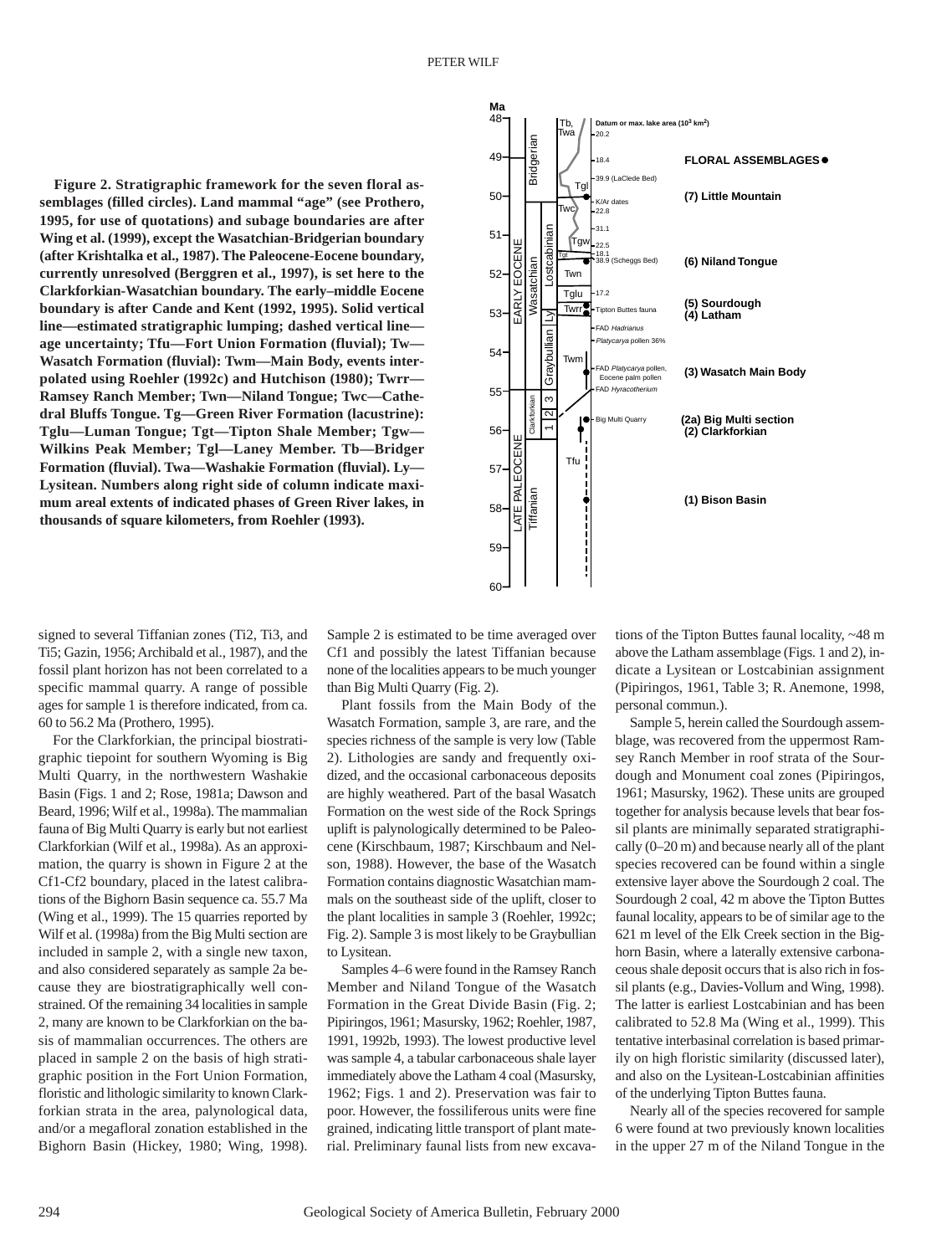| Author(s)                                                          | Study area                                    | Interpretation                                            | Evidence                                                                                                                               |
|--------------------------------------------------------------------|-----------------------------------------------|-----------------------------------------------------------|----------------------------------------------------------------------------------------------------------------------------------------|
| Early Bridgerian (Wilkins Peak Member of Green River Formation)    |                                               |                                                           |                                                                                                                                        |
| Wolfe et al., 1998                                                 | Little Mountain                               | MAT~17.2 °C*                                              | Leaf physiognomy                                                                                                                       |
| Roehler, 1993, and<br>references therein                           | Greater Green River Basin                     | Cyclically hot arid and warm<br>temperate                 | Sediments, plants, vertebrates                                                                                                         |
| Herendeen et al., 1990;<br>Herendeen and Dilcher, 1991             | Little Mountain                               | Subtropical/tropical                                      | Legumes and hornworts: living relatives                                                                                                |
| MacGinitie, 1969; Leopold<br>and MacGinitie, 1972                  | Little Mountain                               | Seasonally dry subtropical                                | Pollen and plant macrofossils: living relatives and<br>leaf physiognomy                                                                |
| Wasatchian                                                         |                                               |                                                           |                                                                                                                                        |
| Grande, 1994                                                       | Fossil Lake (Lostcabinian)                    | Subtropical to tropical                                   | Reptiles and fish: living relatives                                                                                                    |
| Nichols, 1987                                                      | Vermilion Creek Basin<br>(Lostcabinian)       | Subtropical/tropical with<br>abundant rainfall            | Pollen: living relatives                                                                                                               |
| Roehler, 1993                                                      | Greater Green River Basin                     | Warm temperate, warming to<br>subtropical in Lostcabinian | Sediments, plants, vertebrates                                                                                                         |
| Clarkforkian                                                       |                                               |                                                           |                                                                                                                                        |
| Wilf et al., 1998a                                                 | Big Multi Quarry, northwest<br>Washakie Basin | Humid subtropical; MAT<br>$~19.5$ °C, MAP $~137$ cm       | Plants: leaf physiognomy and living relatives; vertebrates:<br>cenogram analysis, living relatives, functional analogues;<br>sediments |
| Roehler, 1979                                                      | Northwest Washakie Basin                      | Humid subtropical                                         | Sediments, vertebrates, plants                                                                                                         |
| Notes: MAT-mean annual temperature; MAP-mean annual precipitation. |                                               |                                                           |                                                                                                                                        |

\*This estimate was based on MacGinitie's (1969) original Little Mountain collections, a subset of the Little Mountain assemblage of this study.

northern Great Divide Basin (Fig. 1) (see Pipiringos, 1961; Wing and Hickey, 1984, Table 3). The Niland Tongue is Lostcabinian (Gazin, 1965; Roehler, 1987; Krishtalka et al., 1987). The base of the Lostcabinian is currently placed at 52.9 Ma (Wing et al., 1999), and the end, the Wasatchian-Bridgerian boundary, is estimated to be 50.1– 50.2 Ma based on recalibrated K/Ar dates (Fig. 2; Mauger, 1977; Krishtalka et al., 1987; Clyde et al., 1997). Stratigraphic interpolation using the Tipton Buttes fauna as the base of the Lostcabinian gives an approximated age for sample 6 of 51.7 Ma (Fig. 2).

The highest stratigraphic level studied here is represented by the Little Mountain flora, sample 7 (Fig. 1), first collected by MacGinitie (1969) for the University of California Museum of Paleontology (UCMP). Although it has not been possible to relocate MacGinitie's original quarry, two new collections have been made in the same area for

TABLE 2. SAMPLING, CLIMATIC, AND DIVERSITY DATA

| Sample              | (1)   | (2)   | (2a)      | (3)            | (4)            | (5)   | (6)   | (7)   | <b>Totals</b> |
|---------------------|-------|-------|-----------|----------------|----------------|-------|-------|-------|---------------|
|                     | BB    | Сf    | <b>BM</b> | <b>WM</b>      | La             | Sd    | NT    | LM    |               |
| #Quarries           | 14    | 49    | 15        | 6              | $\overline{7}$ | 31    | 5     | 3     | 115           |
| #Morphotypes        | 39    | 58    | 35        | 14             | 19             | 74    | 26    | 87    | 252           |
| #Species            | 29    | 48    | 29        | 13             | 17             | 61    | 24    | 59    | 189           |
| #Woody dicots       | 26    | 37    | 21        | 9              | 12             | 44    | 14    | 49    | 155           |
| #Reproductive       | 10    | 10    | 6         | 1              | $\overline{2}$ | 14    | 2     | 29    | 65            |
| P                   | 0.346 | 0.432 | 0.571     |                | 0.500          | 0.659 | 0.714 | 0.602 |               |
| LMAT, °C            | 11.7  | 14.4  | 18.6      | ۰              | 16.4           | 21.3  | 23.0  | 19.6  |               |
| $\sigma$ (LMAT), °C | 2.9   | 2.5   | 3.3       |                | 4.4            | 2.2   | 3.7   | 2.1   |               |
| <b>MInA</b>         | 7.71  | 7.58  | 7.46      |                | 7.23           | 7.62  | 7.01  | 6.52  |               |
| LMAP,cm             | 147   | 137   | 129       | ۰              | 113            | 140   | 100   | 76.9  |               |
| se+(LMAP),cm        | 63.6  | 59.2  | 55.5      | ٠              | 48.9           | 60.5  | 43.4  | 33.2  |               |
| se-(LMAP), cm       | 44.4  | 41.3  | 38.8      |                | 34.2           | 42.2  | 30.3  | 23.2  |               |
| <b>Nmean</b>        | 9.9   | 5.1   | 6.4       | 2.5            | 4.4            | 6.7   | 7.0   | 28    |               |
| Ndev                | 3.7   | 3.6   | 4.2       | 1.4            | 3.4            | 6.7   | 6.8   | 17.6  |               |
| <b>Nmax</b>         | 15    | 17    | 15        | $\overline{4}$ | 12             | 33    | 16    | 48    |               |
| Dmean               | 0.48  | 0.25  | 0.34      | ۰              |                | 0.46  | ٠     | ۰     |               |
| Dmax                | 0.57  | 0.61  | 0.61      | ۰              |                | 0.73  | ٠     |       |               |
| Dcum                | 0.56  | 0.57  | 0.51      |                | 0.66           | 0.79  | -     | 0.87  |               |
| <i>H</i> 'mean      | 0.87  | 0.51  | 0.63      |                |                | 1.0   |       |       |               |
| H'max               | 1.1   | 1.2   | 1.2       |                |                | 1.7   |       |       |               |
| $H$ cum             | 1.0   | 1.3   | 1.1       |                | 1.5            | 2.0   |       | 2.8   |               |

Notes: BB—Bison Basin; Cf—Clarkforkian; BM—Big Multi section; WM—Wasatch Main Body; La—Latham; Sd—Sourdough; NT—Niland Tongue; LM—Little Mountain; #Woody dicots—number of dicot leaf types used for paleoclimate analyses; P—proportion of woody dicots with untoothed margins; LMAT—estimated mean annual temperature from leaf-margin analysis; σ(LMAT)—sampling error (Wilf, 1997: Equation 4); MlnA—mean natural log leaf area; LMAP—estimated mean annual precipitation from leaf-area analysis; se—standard error; N-#species/quarry; <sup>D</sup>—Simpson's Index, H′—Shannon-Wiener index, as in Rose (1981b); dev—1 standard deviation; cum—all quarries in sample combined. All diversity indices based on dicot leaves only (Tables A1 and A2). La and LM cumulative diversity indices are from drawer counts of all localities (226 and 271 specimens, respectively). - = data not available or not applicable.

the Florida Museum of Natural History (UF) and for the National Museum of Natural History (USNM), approximately quadrupling the number of species. The USNM specimens and the majority of the UCMP material are from the uppermost Wilkins Peak Member, and the remainder is from the lowermost Laney Member. Recent examination of field photographs of the UF locality shows that it probably is in the lower 30 m of the Laney Member. No significant differences have been detected yet in floristic composition or leaf physiognomy between the Wilkins Peak and Laney material, so all of the Little Mountain collections are treated here as sample 7. The recalibrated K-Ar dates of 50.1 and 50.2 Ma, mentioned here, are from the Wilkins Peak Member in the Green River Basin, and one is from the upper third of the member. On the basis of the calibration of the Wasatchian-Bridgerian boundary using these dates by Krishtalka et al. (1987, p. 93) and the presence of Bridgerian mammals in fluvial rocks coeval to the Wilkins Peak Member (Krishtalka et al., 1987), sample 7 dates from ca. 50 Ma and is early Bridgerian and late early Eocene (Cande and Kent, 1992; new radiometric dates are needed for improved calibration).

## **METHODS**

The majority of the voucher collections, which I made in the 1994–1996 and 1998 field seasons, are housed in the Department of Paleobiology, National Museum of Natural History, accession no. 420051. Collections examined from other institutions were: (1) the Bison Basin sample (DMNH); (2) UF and DMNH collections from three Paleocene sites on the west side of the Rock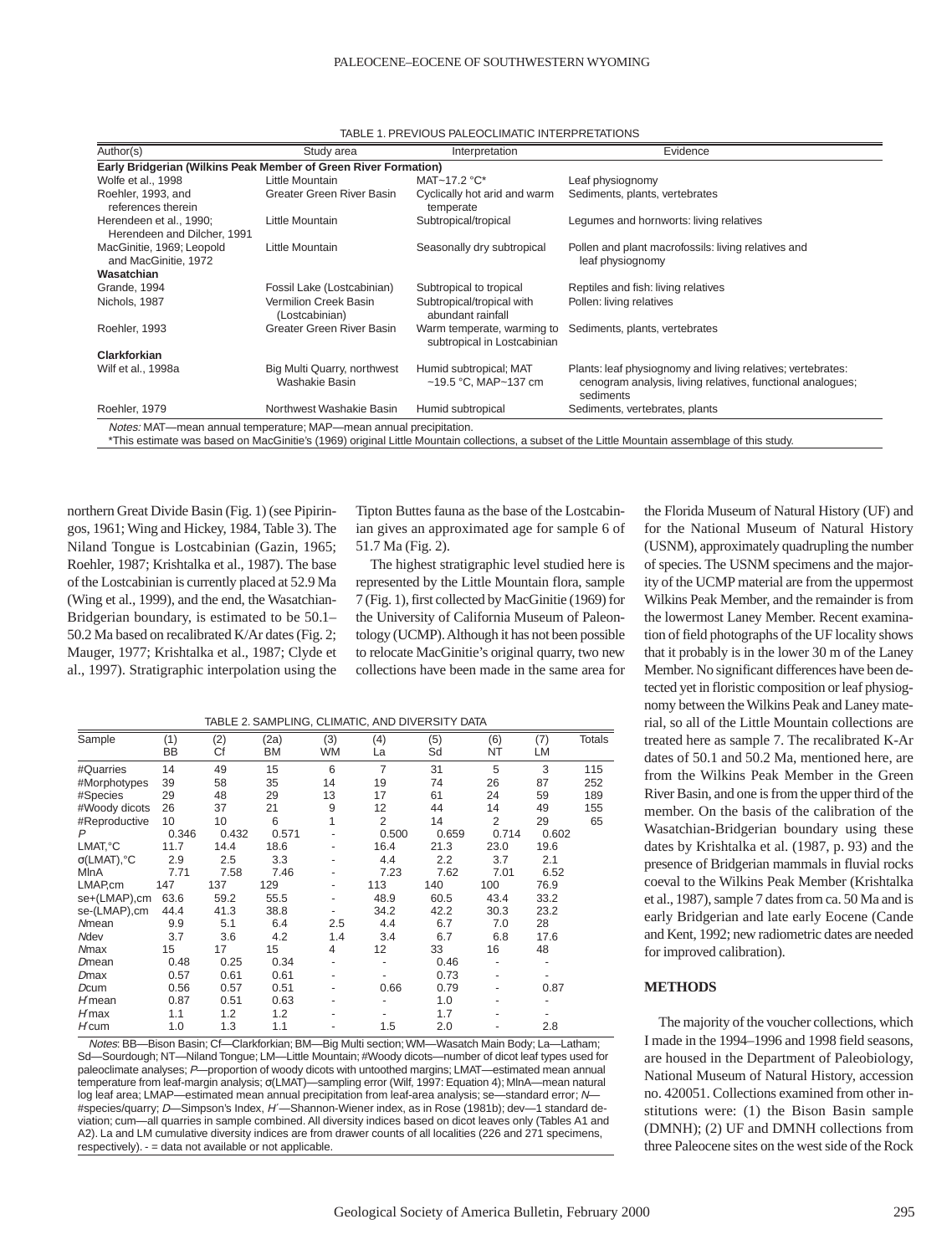Springs uplift; (3) the aforementioned UCMP and UF collections from Little Mountain.

The 115 quarries were each localized, generally consisting of  $1-2$  m<sup>3</sup> of sediment. Most of the quarries were in fine-grained rocks, predominantly carbonaceous shales and siltstones of distal backswamps and oxbows, but also finegrained to occasionally medium-grained nearchannel or lake margin sandstones. Plants were preserved exclusively as compressions and impressions. Leaf assemblages from late Paleocene and early Eocene carbonaceous shales of the Bighorn Basin are considered to be minimally transported and to represent 2000 yr or less of deposition (Davies-Vollum and Wing, 1998). The carbonaceous shale and siltstone beds from samples 2–6 are similar in general features to those in the Bighorn Basin and are also considered to represent rapid deposition from a small source area (supporting criteria of Wilf et al., 1998a). Lacustrine assemblages, such as the Little Mountain sample, are thought to represent wider time windows than fluvial assemblages and to be derived from a larger source area (e.g., Wing and DiMichele, 1995). The Bison Basin assemblage may also reflect relatively greater spatial mixing from deposition in a pond-like environment (Gemmill and Johnson, 1997). Field censuses of dicot leaves were taken for quarries with abundant identifiable material, found in samples 2 and 5, to assess relative dominance and evenness (Table 2; Tables A1 and A2; Burnham et al., 1992; Davies-Vollum and Wing, 1998; Wilf et al., 1998a). For Bison Basin, Gemmill and Johnson (1997) reported data from 10 field censuses, which are used here with revised identifications.

Fossil plants were differentiated into 252 morphotypes by analysis of leaf architecture (Hickey, 1973, 1979; Hickey and Wolfe, 1975) and the use of comparative fossil and extant material (Table A3). Assignments of the morphotypes to described taxa were made in many cases; ~80% are not known from the Bighorn Basin (Table A3). The minimum number of species is estimated as 189 (Table 2), calculated as the number of nonreproductive morphotypes plus two ("*Sparganium*" and *Ceratophyllum*). For convenience, "species" will be used to refer both to formally described species and to undescribed morphotypes included in the estimated species count. More than half of the species are new records for the region.

Paleoclimate analysis was based on two primary approaches: (1) analysis of the climatic tolerances of the nearest living relatives of extinct organisms; and (2) quantitative analysis of leaf size and shape. The merits and shortcomings of each approach have been examined elsewhere (e.g., Wing and Greenwood, 1993; Herman and Spicer, 1997; Mosbrugger and Utescher, 1997;

Wolfe et al., 1998). The nearest living relative approach is considered most applicable when the fossil organism belongs to a diverse, widespread, extant clade with consistent climatic tolerances; to increase in accuracy as more organisms are analyzed; and to decrease in accuracy with increasing age of the fossils. Many Paleogene plants belong to extant genera or families, and the nearest living relative and leaf-morphologic approaches have shown broad agreement with each other and with other proxies in many studies of Late Cretaceous and Cenozoic climates (Hutchison, 1982; Johnson and Hickey, 1990; Wolfe, 1992; Wing and Greenwood, 1993; Greenwood and Wing, 1995; Wilf et al., 1998a; Wing et al., 1999).

The two approaches based on leaf size and shape were leaf-margin analysis (Wolfe, 1979; Wing and Greenwood, 1993; Wilf, 1997) and leafarea analysis (Wilf et al., 1998b). Both methods use only the woody dicotyledons in an assemblage (Table 2). Leaf-margin analysis uses the following linear relationship between mean annual temperature (MAT, in °C) and the proportion *P* of species in a sample with untoothed margins (Wolfe, 1979; Wing and Greenwood, 1993):

estimated MAT =  $30.6P + 1.14$ . (1)

The binomial sampling error on this estimate nearly always exceeds the published regression error of 0.8 °C and is used here as a minimum error (Table 2; Wilf, 1997).

Leaf-area analysis is based on the significant relationship between the mean natural logarithm of the leaf areas of the species in a sample (MlnA, where area is measured in square millimeters) and mean annual precipitation (MAP, in centimeters):

ln (estimated MAP) =  $0.548$  MlnA +  $0.768$ , standard error  $= 0.359$  (2)

Wilf et al., 1998b; see also Givnish, 1984; Jacobs, 1999). The quantity MlnA was based on the percentage of species in a sample found in each of the Raunkiaer-Webb discrete leaf area categories (Webb, 1959), using the formulae of Wilf et al. (1998b). If a species displayed more than one leaf-area category, it received a fractional score for each category, including rangethroughs. Because of the high sensitivity of recovered leaf size to taphonomic processes and hydraulic sorting, paleoprecipitation estimates from leaf-area analysis must be considered approximate at best. However, intensive sampling throughout the section, the minimally transported nature of most plant material, and the abundance of large leaves at many localities all improve the likelihood that a nearly complete size spectrum has been recovered, at least for common species.

```
TABLE 3. TOP THREE RANKED DOMINANTS BY
         FLORAL ASSEMBLAGE
```
**(7) Little Mountain** (drawer count) Parvileguminophyllum coloradensis Lindera varifolia Rhus nigricans

**(6) Niland Tongue** (drawer count) Platycarya castaneopsis "Dombeya" novi-mundi Averrhoites affinis

**(5) Sourdough** (Table A2) Platycarya americana Alnus sp. Apocynaceae sp.

**(4) Latham** (drawer count) "Meliosma" longifolia Cnemidaria magna Platycarya ?americana

**(3) Wasatch Main Body** (drawer count) Metasequoia occidentalis "Carya" antiquorum Averrhoites affinis

**(2) Clarkforkian** (Table A1; Wilf et al., 1998a) Corylites sp. Glyptostrobus europaeus Persites argutus

**(1) Bison Basin** (Gemmill and Johnson, 1997) Corylites sp. "Ampelopsis" acerifolia Metasequoia occidentalis

# **CLIMATE CHANGE**

Several profound changes in regional climate occurred during the study interval. Summary results from leaf-margin and leaf-area analysis are shown in Figure 3. Also plotted for comparison are previously published leaf-margin data from the Bighorn and northern Wind River Basins of northern Wyoming (Hickey, 1980; Wing et al., 1991, 1999).

The Bison Basin assemblage has no taxa strongly associated with warm conditions but several that indicate wet environments, including horsetails (*Equisetum*; see Lebkuecher, 1997) and the semiaquatic or fully aquatic *Fortuna* cf. *marsilioides* (see McIver and Basinger, 1993). The Bison Basin dicot species have the largest mean leaf area of all seven samples, indicating abundant rainfall (Fig. 3; Table 2). Palms and gingers, diverse groups with limited frost tolerances today, are conspicuously absent. Leaf-margin analysis indicates mean annual temperatures near 11.7 °C (Fig. 3; Table 2).

There is diverse evidence of humid and subtropical conditions in the Clarkforkian (Wilf et al., 1998a). Palms, gingers, and a few dicot families with modern tropical affinities are present (see next section). Palms are taken as evidence of climates with mean annual temperatures >10 °C, cold month mean temperatures >5 °C, and yearly minimum temperature >–10 °C (Greenwood and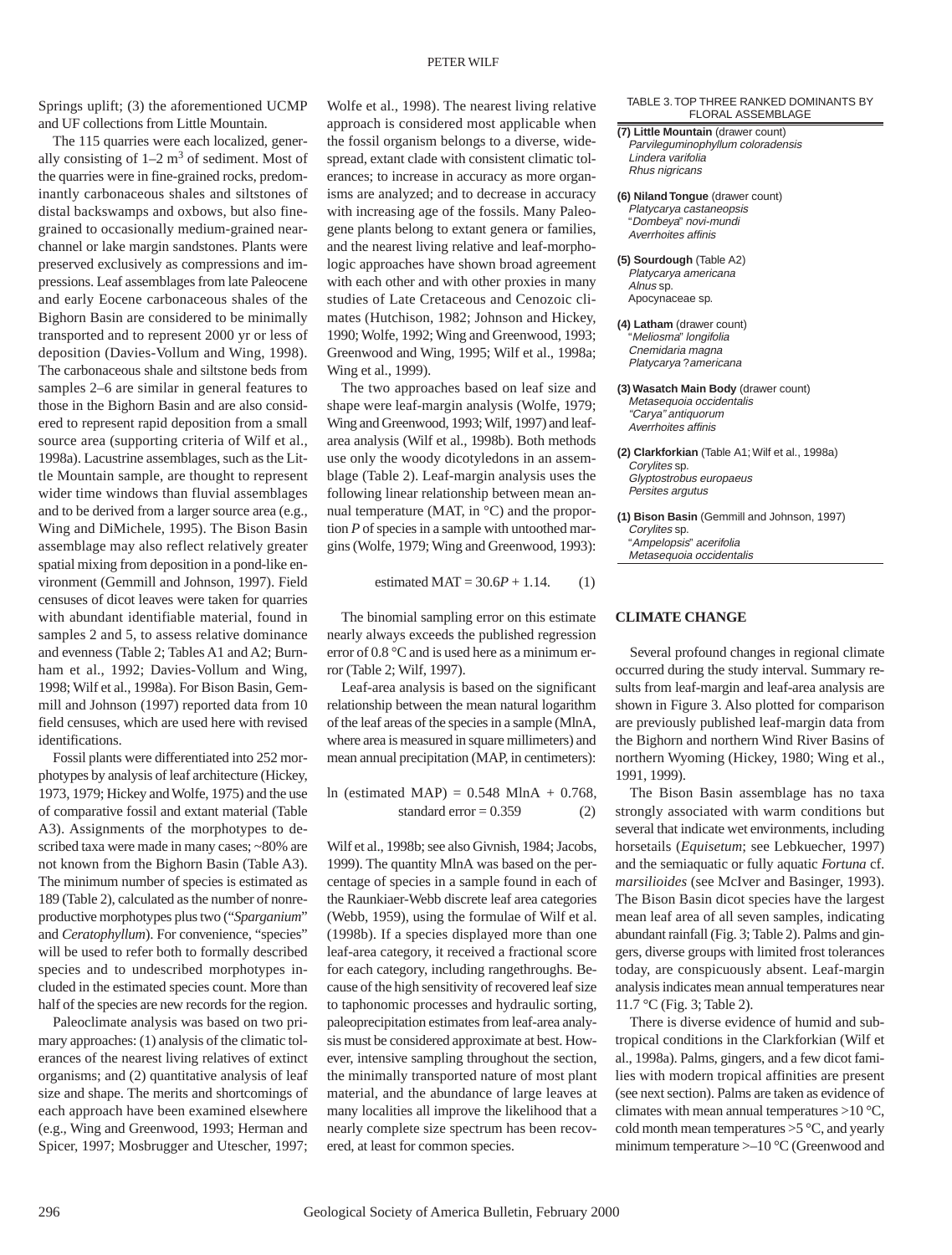

**Figure 3. Paleocene-Eocene climate history of southern (Table 2) and northern (Hickey, 1980; Wing et al., 1991, 1999) Wyoming, estimated from leaf-margin and leaf-area analysis. Samples are labeled for the southern Wyoming data. The formulae used for leaf-margin analysis are identical in all data sets shown (Wing and Greenwood, 1993; Wilf, 1997, equation 4 for** ±**1**σ **error bars, which increase with decreasing sample size). Leaf-area analysis as in Wilf et al. (1998b);** ±**1**σ **error bars are asymmetrical because they were converted from logarithmic units. Temporal calibration of northern Wyoming data as in Wing et al. (1991, 1999); see text for calibration of southern Wyoming data. Abbreviations of land mammal zones correspond to Figure 2.**

Wing, 1995; see Meyer and Manchester, 1997, for an exception regarding gingers). Two genera of crocodilians as well as champsosaurs have been found at Big Multi Quarry (Rose, 1981a; see also Roehler, 1979). Crocodilians indicate coldest-month mean temperatures >5.5 °C and mean annual temperatures >14.2 °C (Markwick, 1998). Leaf-margin analysis indicates mean annual temperatures near 14.4 °C for the Clarkforkian sample and 18.6 °C for the Big Multi section (Fig. 3; Table 2). Although the error bars overlap, the higher estimated MAT and the higher stratigraphic position of the Big Multi section relative to some of the Clarkforkian localities (Wilf, 1998) are consistent with warming within the Clarkforkian.

Moist, well-forested conditions at Big Multi Quarry have been inferred from several analyses (Wilf et al.,1998a; Table 1). The plant taxa and the reduced lithologies observed at and near Big Multi Quarry are also present throughout the upper Fort Union Formation in the study area. Leafarea analysis gives essentially identical MAP estimates for the Big Multi section (129 cm) and for the entire Clarkforkian sample (137 cm), indicating the continuation of humid conditions from the Tiffanian.

Changing depositional environments from the

upper Fort Union Formation to the Main Body of the Wasatch Formation are indicated by the rarity of coals in the Main Body and the presence of red beds on the periphery of the greater Green River Basin, contrasted with chloritic green and gray beds in basin centers (Roehler, 1992c, 1993). I have recovered abundant paleosol carbonates from Graybullian red beds in the Main Body of the northwestern Great Divide Basin (site given by Pipiringos, 1961, p. 13). These overlie drab Fort Union deposits, further indicating increased drainage and seasonal moisture deficits on basin margins (e.g., Sobecki and Wilding, 1982). All of these lithologic changes appear to reflect increasing relief and some regional drying as the uplifts of surrounding ranges created rain shadows, so that only the central basins remained waterlogged through most of the year (see also Lillegraven and Ostresh, 1988; Roehler, 1993).

The relatively poor paleobotanical record from the Main Body of the Wasatch Formation suggests continuation of mild conditions, with warming indicated in the upper Main Body. There is no significant gap in the crocodilian record of the Main Body (P. Holroyd, 1998, personal commun.), indicating that severe winters were rare at any time. Leopold and Roehler (*in* Roehler, 1992c) reported palm pollen in the lower Main Body of the Washakie Basin (Fig. 2). Ginger foliage occurs ~60 m above this pollen sample. The first appearance datum of *Hadrianus*, a large, nonburrowing tortoise and therefore a proxy for warm winters, occurs in the upper Main Body of the Washakie Basin (Hutchison, 1980; Fig. 2). The increase in *Platycarya* pollen abundance in the Main Body mirrors the contemporaneous increase in the Bighorn Basin, which may be related to rising temperatures (Fig. 2; Wing and Hickey, 1984; Roehler, 1992c).

The Latham assemblage indicates warm, mild, and somewhat humid conditions, although the low diversity limits interpretation. Palms and gingers are present, in addition to leaves of the tree fern *Cnemidaria* and the aquatic fern *Salvinia*, both known only from subtropical to tropical climates today. Leaf-margin analysis indicates a MAT near 16.4 °C, similar to Clarkforkian temperatures, although this value is tentative because of the high sampling error (Fig. 3; Table 2). Wet conditions are evident from the presence of three fern species, including *Salvinia*, and the existence of the Latham coal, which reaches 6 m in thickness (Masursky, 1962). Ferns have free-living haploid generations that are highly vulnerable to desiccation and also require aqueous fertilization, and thus the majority of extant fern taxa live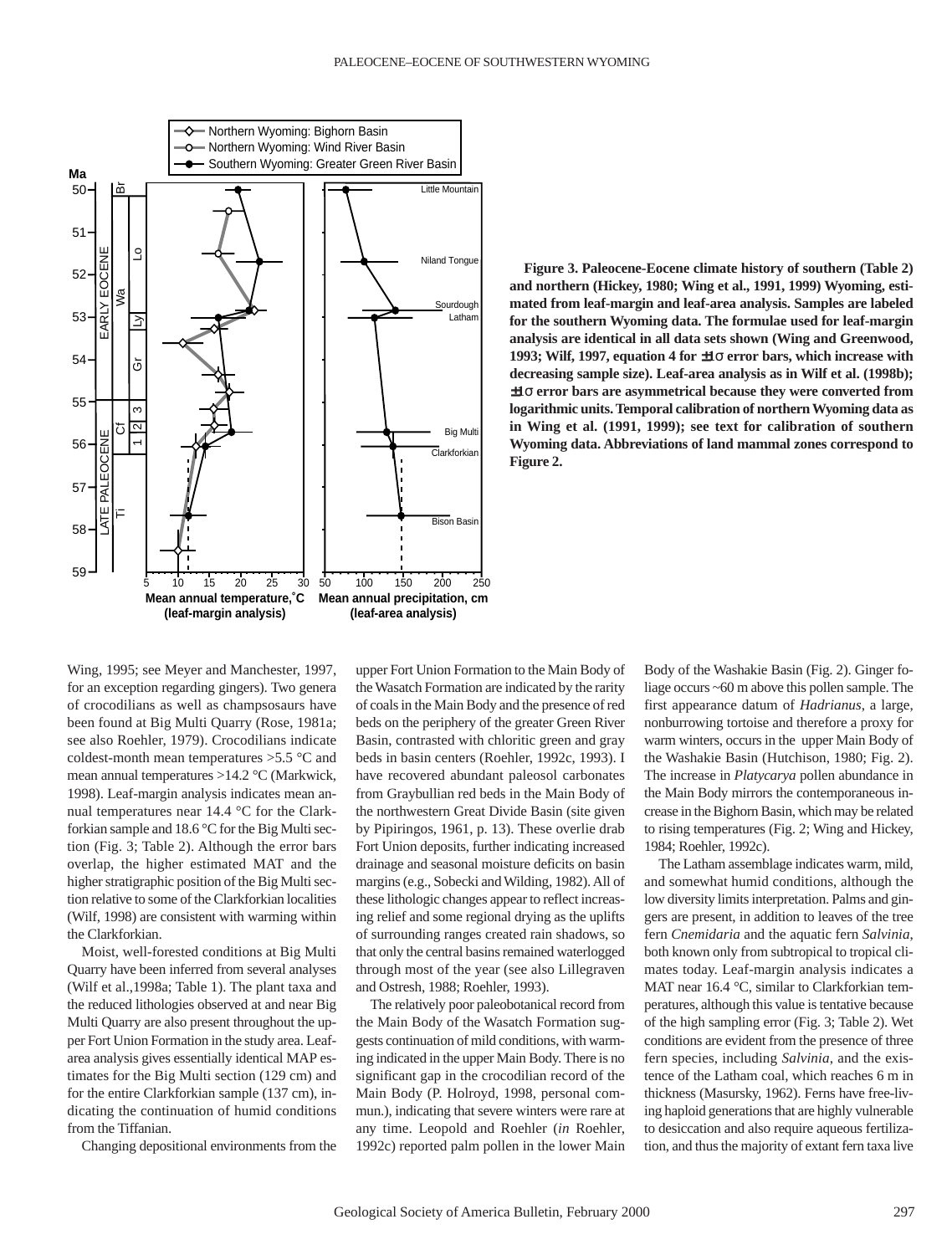in moist environments. Subsidence and waterlogging in basin centers from continuing tectonic activity may have played a greater role than precipitation in maintaining moist habitats. Leaf sizes are smaller than in the Clarkforkian sample, despite the fine-grained depositional environment, and leaf-area analysis, albeit from a small sample size, indicates a MAP near 113 cm (Fig. 3). Small leaves in the Lysitean have been observed qualitatively in the Bighorn Basin (S. Wing, 1997, personal commun.) and in an assemblage from the San Jose Formation, San Juan Basin, New Mexico, first reported by Tidwell et al. (1981) and recently recollected (S. Wing, P. Wilf, and K. Johnson, 1997, field observations). This combination of evidence supports a somewhat drier regional climate in Latham time, with sufficient rainfall and runoff throughout the year to allow peat formation in the lowest areas of the Great Divide Basin.

The Sourdough assemblage indicates elevated temperatures and the return of humid conditions. A significant influx of dicot families with tropical affinities (next section) and the continuing presence of thermophilic nondicots (palms, gingers, tree ferns, and *Salvinia*) provide floristic evidence for high temperatures. Thick leaves occur on more species than in the Clarkforkian sample, a feature associated today with broad-leaved evergreen forests. However, seasonal light variation at middle latitudes probably precluded fully tropical conditions, reflected by the fact that many abundant taxa were deciduous (alder, poplar, *Platycarya*). Leaf-margin analysis indicates a MAT near 21.3 °C (Fig. 3; Table 2). The Sourdough 2 coal is as much as 3.6 m thick (Masursky, 1962), and claystones at some localities have fine laminae, indicating deposition in standing water. Hydrophilic plants include a water lily, horsetails, and eight species of ferns. Many plant species are represented by large leaves, and leaf-area analysis indicates a MAP near 140 cm.

The megaflora from the Niland Tongue documents the continuation of warm conditions from Sourdough time, following the expansion and retreat of the Luman Lake (Fig. 2). The plant species composition is broadly similar to the Sourdough sample (Table A3), and palynomorphs from the Niland Tongue of the Vermilion Creek Basin (Fig. 1) include many subtropical and tropical forms (Nichols, 1987). Leaf-margin analysis of the 14 dicot species indicates a MAT near 23.0 °C (Fig. 3; Table 2). Analysis of rainfall is less conclusive and is constrained by the low diversity and areal extent of the sample. Several dicot forms consistently have small leaves, so that leafarea analysis indicates a lower MAP of 100 cm (Fig. 3; Table 2). Coals associated with the species-rich quarries near Lost Creek Lake (Fig.1)

are <1 m thick (Pipiringos, 1961, p. 47). However, a coal in the upper Niland Tongue of the Vermilion Creek Basin, associated with three other plant quarries (Fig. 1), reaches 3.6 m in thickness (Ellis, 1987). More evidence for moist conditions includes the presence of horsetails and five species of ferns and palynological records from the Vermilion Creek Basin of several aquatic and marsh-dwelling taxa (Nichols, 1987; Table 1). This combination of evidence implies that some drying may have occurred, as indicated by leafarea analysis. However, swampy conditions continued in low areas, such as the Vermilion Creek Basin, and seasonal, arid climates had not become established.

The lower portion of the superposed Tipton Shale Member of the Green River Formation represents a significant freshwater expansion of Lake Gosiute (Roehler, 1993; Fig. 2). Roehler (1993) considered a sharp and long-lasting change from humid to hot and arid conditions and from fresh to saline lake waters to have occurred higher in the Tipton Shale Member (Rife Bed, Fig. 2; Surdam and Wolfbauer, 1975). Sedimentological data from the succeeding Wilkins Peak Member provide substantial evidence for cyclically arid conditions, such as (1) extensive evaporite deposits, including shortite, halite, and the world's largest known trona reserves (Culbertson, 1971; Roehler, 1993); (2) periodically low lake volume and playa environments, with closed drainage persisting into the overlying Laney Member (McGrew, 1971; Eugster and Hardie, 1975; Surdam and Stanley, 1979; Smoot, 1983; Roehler, 1993); and (3) extensive red beds in portions of the intertonguing, fluvial Cathedral Bluffs Tongue of the Wasatch Formation (e.g., Roehler, 1993). Hot and arid phases alternated as many as 77 times with warm temperate conditions (Roehler, 1993).

The lacustrine Little Mountain assemblage indicates a subtropical, warm climate that was somewhat cooler and had more seasonal rainfall than the middle Wasatchian. Foliar analysis indicates a MAT near 19.6°C and a MAP near 75.8 cm (Fig. 3; Table 2). These results are consistent with previous work (Table 1). Sufficient water was available to support occasional ferns, horsetails, and the living hornwort species *Ceratophyllum muricatum* (Herendeen et al., 1990), which today inhabits shallow to ephemeral fresh-water environments of tropical and subtropical regions (Les, 1997), and to preserve body fossils of insects, fish skeletons, and the shell of an aquatic turtle (*Echmatemys* sp., P. Holroyd and H. Hutchison, 1999, personal commun.). In addition, increasing deposition of oil shale and decreasing deposition of evaporites occurred through the upper Wilkins Peak Member (Smoot, 1983; Roehler, 1993). These lines of evidence, as well as the position of the sample at the southern edge of the Green River Basin, indicate that the Little Mountain assemblage was derived from a relatively expanded stage of Lake Gosiute that followed the more evaporitic conditions of the Rife Bed and lower Wilkins Peak Member.

Aridity and increased seasonality are the likely causes of the Wasatchian-Bridgerian floral turnover (next section) and should also be considered as an alternative explanation to high temperatures for observed changes in primate dominance and diversity patterns near the Wasatchian-Bridgerian boundary in southern and northern Wyoming (Beard et al., 1992; Gunnell, 1997).

## **Discussion**

The temperature curves shown in Figure 3 are consistent with each other and with data from other areas, as summarized in the following five points. First, the southern Wyoming temperature means are consistently as warm or warmer than the north. Second, the warming trend in late Paleocene time agrees with data from deep-sea cores (Corfield and Cartlidge, 1992; Zachos et al., 1994). Third, the northern Wyoming data indicate cooling near 54 Ma followed by an abrupt warming trend to 53 Ma; the southern Wyoming data corroborate the warming trend, although the richness of the Main Body sample is too low to evaluate the extent of the preceding cooling. Fourth, both data sets indicate maximum temperatures by the middle of early Eocene time, and the southern Wyoming data indicate that this peak continued further into early Eocene time. This sustained maximum corresponds to the Cenozoic thermal maximum known from marine isotopic data (Miller et al., 1987; Zachos et al., 1994; Bralower et al., 1995). Fifth, the moderate cooling in late early Eocene time is in agreement with the deep-sea record (Zachos et al., 1994; Bralower et al., 1995) and with other proxies, including stable isotope data from late early–early middle Eocene calcite cements in Antarctic fossil wood (Pirrie et al., 1998) and isotopic evidence from mollusks for significant temperature seasonality in the early middle Eocene of the Paris Basin (Andreasson and Schmitz, 1996). All of these results support leaf-margin analysis as a robust methodology for inferring Paleogene continental temperatures.

Davies-Vollum and Wing (1998) noted the absence of tabular carbonaceous shales in the 350–600 m portion of the Willwood Formation in the Bighorn Basin, suggesting a regional drying trend from the early to the late early Eocene as a possible cause. Among other evidence, these authors cited the transition, in southern Wyoming, from the lacustrine Luman Tongue of the Green River Formation to the fluvial Niland Tongue of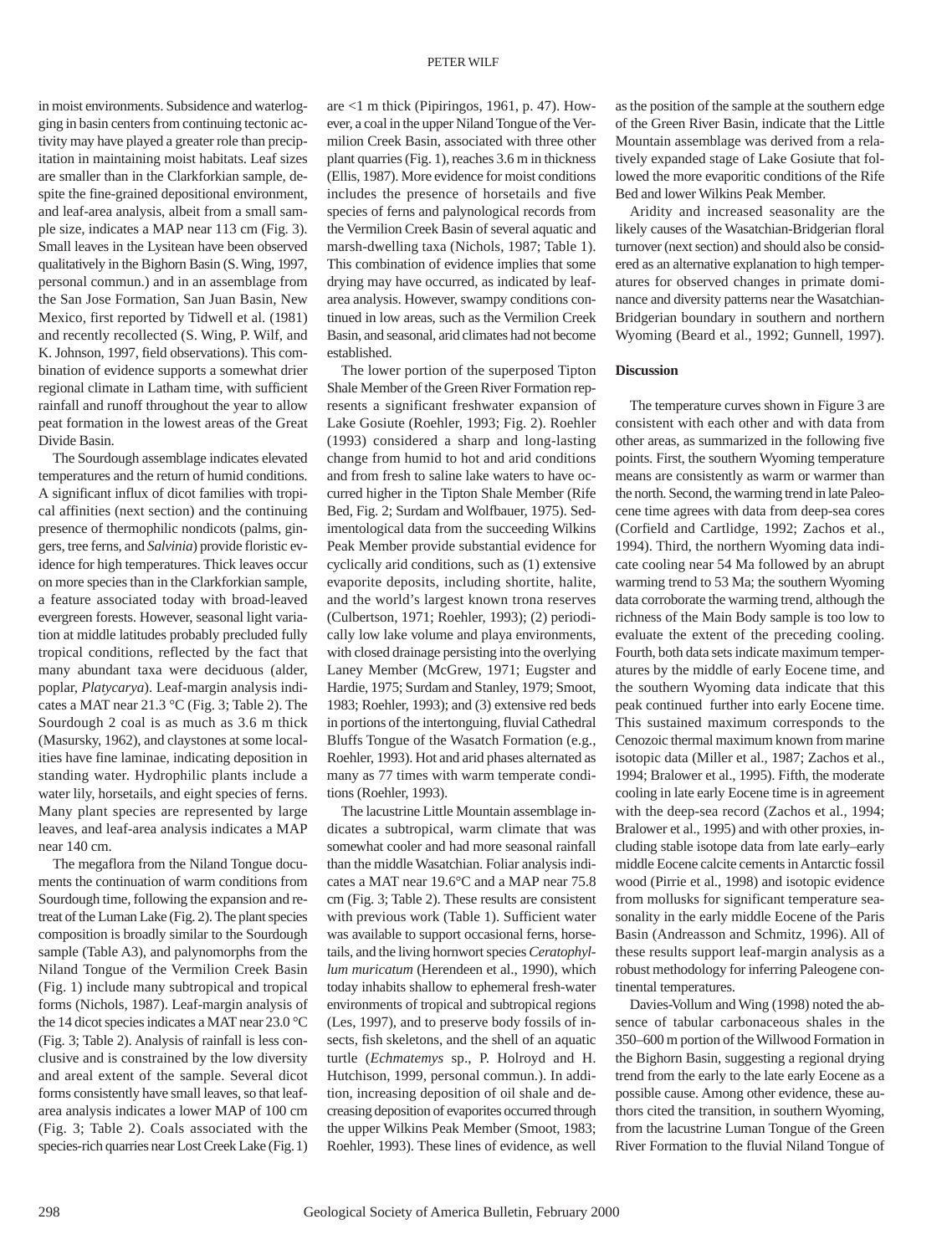the Wasatch Formation and the evaporitic nature of the Wilkins Peak Member of the Green River Formation. If, as suggested here, the Sourdough flora is close in age to the 621 m level of the Willwood Formation, the 350–600 m portion of the Willwood Formation is older than all of the units listed here as well as the humid Sourdough assemblage. The 350–600 m interval appears to correlate with the uppermost Main Body and lower Ramsey Ranch Member of the Wasatch Formation, another possible time of drying in the greater Green River Basin separated from later drying by the wet Sourdough climate (Fig. 3). Early Eocene drying in the Rocky Mountains was not unidirectional, but took place in several pulses and reversals.

The Green River lake system has been suggested as a possible cause of mild winters in southern Wyoming (Sloan, 1994). However, the data presented here indicate that warm and moist climates with minimal frost existed through most of the study interval, independent of lakes. Furthermore, the Green River lakes were areally constricted for much of their history (Fig. 2; Surdam and Wolfbauer, 1975; Surdam and Stanley, 1979; Smoot,1983; Roehler, 1993). The maximum Wyoming Lake area of 39 900 km2 (Fig. 2) was an order of magnitude smaller than a lake the size of the two model grid cells in Sloan's (1994) simulation, 320 000 km2. Humid subtropical conditions were already present in the area in the Clarkforkian, when the lake system was confined to the Uinta Basin of Utah (e.g., Grande, 1984). Although a cool interval may have occurred in the Graybullian, virtually frost-free climate returned, as indicated by the Latham assemblage, and predated the first appearance of Lake Gosiute by about 200–300 k.y. (Fig. 2). The first appearance of the Colorado arm of Lake Uinta also did not occur until the Lostcabinian (Kihm, 1984). The Sourdough assemblage, from the Cenozoic thermal maximum, immediately underlies the Luman Tongue of the Green River Formation but predates substantially the Scheggs Bed of the Tipton Shale Member, which was the first significant expansion of the lake (Fig. 2). Maximum lake expansion postdated the entire interval studied here (Fig. 2). Although Roehler (1993) considered the Laney expansion to reflect maximum Eocene warmth and rainfall in the area, this report shows that warmer and moister conditions than he considered to be present during Laney time (about 16 °C and 110 cm MAP) occurred in the middle early Eocene (Fig. 3). The lack of correlation between lake volume and either warmth or rainfall underscores the importance of studies that examine separately the influences of climate and tectonics on lake volume (Love et al., 1963; Colman, 1998; Carroll and Bohacs, 1999) and that investigate other causative mechanisms for

early Eocene continental warmth (Sloan and Morrill, 1998; Sloan and Pollard, 1998).

### **TURNOVER**

Two floral turnovers affecting more than 80% of species are recorded. The first occurred with Clarkforkian-Wasatchian warming. The second took place during the Wasatchian-Bridgerian drying interval. There were several shifts in species dominance, further reflecting reorganization of plant communities (Table 3). However, plant families show low extinction, and three significant influxes of new families occurred, in the Clarkforkian, middle Wasatchian, and early Bridgerian.

### **Families**

The Betulaceae (birch family), Equisetaceae (horsetails), Juglandaceae (walnut family), Platanaceae (sycamore family), and Taxodiaceae (bald cypress family) are present throughout the section. The Betulaceae, Cercidiphyllaceae (katsura family), Cornaceae (dogwood family), Juglandaceae, and Taxodiaceae are conspicuous in the Tiffanian and Clarkforkian samples. These families are well known throughout Paleocene time (e.g., Brown, 1962) and contain mostly deciduous plants with predominantly temperate distributions today, traditionally associating Paleocene time with temperate conditions. In the Clarkforkian, these and other temperate families retained their importance as a number of new groups arrived or reappeared after a hiatus. These families have maximum diversity in the tropics today, giving Clarkforkian vegetation a warmer aspect than the Tiffanian: Arecaceae (palms), Cycadaceae (cycads), Myrtaceae (eucalyptus family), Theaceae (tea family), and Zingiberaceae (ginger family).

The Wasatchian flora of the Great Divide Basin documents the persistence of at least 10 families from the Paleocene, although these were usually represented by new species (Table A4). Examples are the Betulaceae, Cycadaceae, Juglandaceae, Lauraceae, and Myrtaceae. However, a number of families new to the region arrived in the Wasatchian; their living members have tropical centers of distribution. These include the Apocynaceae (periwinkle family), Araceae (arum family), Araliaceae (ivy family), Cyatheaceae (a family of tropical tree ferns), Elaeocarpaceae (crinodendron family), Euphorbiaceae (spurge family), Leguminosae (legumes), Menispermaceae (moonseed family), Olacaceae (American hog plum family), Salviniaceae (floating fern family), and Sapindaceae (litchi family).

The Bridgerian Little Mountain sample records the persistence of at least 17 families already present during and/or before the Wasatchian (Table A3). Families making a first appearance at this level are the Aceraceae (maple family), Anacardiaceae (sumac family), Bignoniaceae (catalpa family), Ceratophyllaceae (hornwort family), Fagaceae (oak family), Hamamelidaceae (witch hazel family), Hydrangeaceae (hydrangea family), Pinaceae (pine family), Simaroubaceae (tree of heaven family), and Tiliaceae (linden family).

### **Species**

Eleven of 29 species, all geographically widespread in the Paleocene (e.g., Brown, 1962), persist from the Bison Basin sample to the Clarkforkian (See (A) in Table A4). This survival of common taxa and the continuing dominance in the Clarkforkian of *Corylites* sp. and "*Ampelopsis*" *acerifolia* (Table 3; see (A) in Table A4) indicate that no marked extinction occurred from the Tiffanian to the Clarkforkian.

Several species with Clarkforkian first appearances or reappearances in the Bighorn Basin (Hickey, 1980; Wing, 1998) also first appear in the Clarkforkian of the study area (see (B) in Table A4). These taxa therefore appear to be useful indicators of Clarkforkian or younger zones throughout Wyoming. Wilf et al. (1998a) noted the contrast of a Tiffanian appearance in southwestern Wyoming and a Clarkforkian appearance in the Bighorn Basin of the dominant leaf genus *Corylites* sp., in association with *Palaeocarpinus aspinosa* fruits*.* The Bison Basin sample (*Cornus*) and my preliminary field work in the Tiffanian of the Washakie Basin have revealed four additional species with Clarkforkian first appearances in the Bighorn Basin (see (C) in Table A4; the Washakie Basin occurrences are not listed elsewhere). Two possibilities are that these plants really occurred earlier in southern than northern Wyoming, implying northward migration coincident with warming (Wilf et al., 1998a), or that the late Tiffanian of the Bighorn Basin is undersampled.

The Main Body of the Wasatch Formation contains taxa typical of the Paleocene (*"Carya" antiquorum*, *Corylites* sp., and *Metasequoia occidentalis*) and forms that are found both in the Paleocene and Eocene of the area (*Averrhoites affinis* and *Zingiberopsis isonervosa*). As poor as the record is from the Main Body, it supports a scenario in which some Paleocene species persisted into earliest Eocene time (Wing, 1998). No diagnostically Eocene plant macrofossils, such as *Platycarya* (Wing, 1984), were found at the handful of Main Body localities. The Bighorn Basin, which has a richer megafloral record in the Paleocene-Eocene boundary interval, records the gradual extinctions of many Paleocene forms in the latest Clarkforkian and earliest Wasatchian, limited appearances of characteristic Eocene taxa in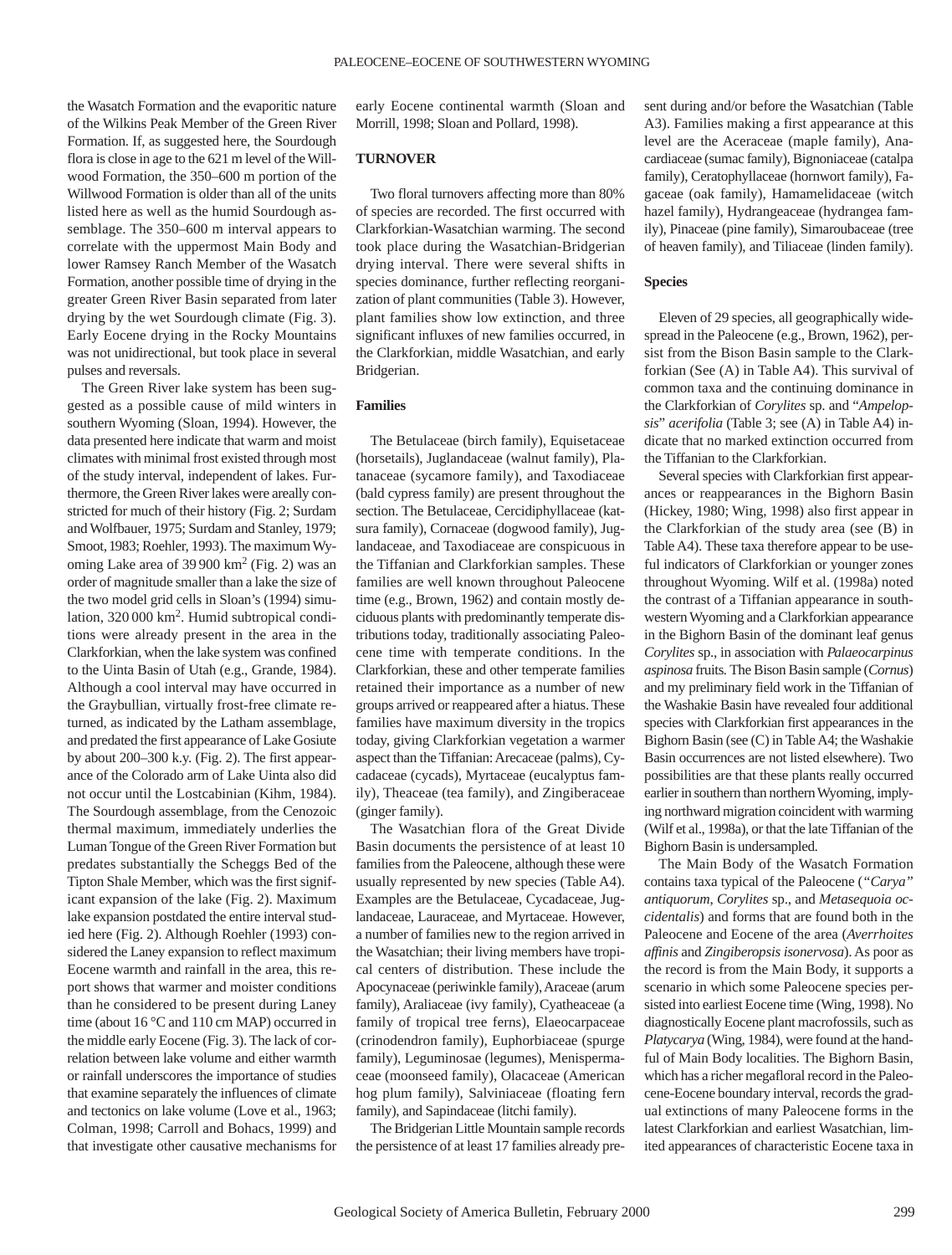the earliest Wasatchian, and a large number of new appearances in the Lostcabinian (Wing et al., 1995; Wing, 1998).

By Latham time a major turnover clearly had occurred in plant communities. Only a handful of species remain from the Clarkforkian (*Averrhoites affinis*, *Zingiberopsis isonervosa*, and palms). However, the most abundant form, "*Meliosma*" *longifolia*, ranges to the Tiffanian in northern Wyoming (Hickey, 1980)*.* The rest of the assemblage consists of new appearances, including several characteristically Eocene taxa (see (D) in Table A4).

In the Sourdough assemblage, few Paleocene holdovers remain (see (E) in Table A4). These include several "returns," probably due to better preservation than in the preceding Latham assemblage (see (E) in Table A4)*.* The percentage of Sourdough species not found in the Clarkforkian and the percentage of Clarkforkian species that do not survive to the Sourdough assemblage are 87% and 83%, respectively. The Sourdough assemblage shares many species, including several first appearances, with the megaflora of the early Lostcabinian 621 m level of the Elk Creek section in the Bighorn Basin (see (F) in Table A4; Wing et al., 1995; Wing, 1998; Davies-Vollum and Wing, 1998). This floristic similarity is strong evidence for the previously discussed possibility that the two horizons are temporally equivalent. Several species are also dominant or abundant in both samples (see (F) in Table A4). The Niland Tongue sample demonstrates no substantial turnover of species since Sourdough time (see (G) in Table A4). However, *Platycarya castaneopsis*, a Lostcabinian dominant in the Bighorn Basin, replaces *P. americana*, and *Alnus* (alder) is no longer dominant (Table 3).

The Sourdough and Niland Tongue samples preview later floras of western North America (see (H) in Table A4). Several species occur in the late early and middle Eocene Green River and Wind River floras of the Western Interior (MacGinitie, 1969, 1974), whereas others are similar or identical to elements of West Coast floras, particularly the late early–early middle Eocene Republic flora (Wolfe and Wehr, 1987), the middle Eocene Clarno flora (Manchester, 1994), and the early Oligocene Bridge Creek flora (Meyer and Manchester, 1997).

The Little Mountain assemblage documents a second significant species turnover in the area. Only a handful of survivors are found from lower in the section (See (I) in Table A4), and the most abundant species are unrelated to previous dominants (Table 3). Of the Little Mountain species, 86% are first appearances, and 88% of the Sourdough and Niland Tongue species are not found at Little Mountain. However, several Wasatchian species are known to have persisted



**Figure 4. Bootstrapped richness curves for samples with more than 10 quarries. (A) Mean numbers of species drawn from 5000 random subsamples of** *k* **quarries, where** *k* **is the value of the horizontal axis. (B) The same means with error bars of** ±**1**σ **for the two most intensively collected samples, Clarkforkian and Sourdough. One Clarkforkian and four Sourdough species are not included in this analysis because they were found at the same stratigraphic levels as designated quarries but not in them.**

elsewhere (see (H) in Table A4). The floristic affinities of the assemblage are strongly with middle and late Eocene Rocky Mountain floras, such as the Green River (MacGinitie, 1969), Wind River (MacGinitie, 1974), and Florissant floras (MacGinitie, 1953).

## **Diversity**

Decreasing latitude is generally associated with higher plant diversity, which includes such properties as local species richness (alpha diversity), regional species richness (gamma diversity), variation in species composition across a landscape (beta diversity), and evenness (Whittaker, 1972; Gentry, 1988; Crane and Lidgard, 1989; Schluter and Ricklefs, 1993; Latham and Ricklefs, 1993; Rosenzweig, 1995; Richards, 1996). The fossil record can address whether the same trends seen with decreasing latitude in extant forests hold with increasing temperature when latitude is held constant. Wing et al. (1995) found no strong relationship between diversity and paleotemperature in the Paleocene-Eocene of the Bighorn Basin, although revised estimates show much better correlation (Wing, 1998).

To test temperature as a control on diversity using fossil floras, taphonomic factors, topography, and moisture should be held more or less constant. All of the samples with the exception of Little Mountain (mostly not discussed in this section) were primarily deposited in flooding events on flood plains and preserved in similar overbank lithologies. Surrounding uplifts are thought to have been higher in early Eocene than in late Paleocene time, but plant fossil formation only occurred in the lowest portions of basin centers. Therefore, local topography can be assumed to have been approximately uniform. Moisture was also generally abundant (Fig. 3).

Alpha diversity, approximated by species richness at individual quarries, shows little variation through time when only the mean is examined (Table 2). This result is not surprising because there appear to be general limits on the number of species that can be preserved, on average, in a single fluvial assemblage from a quarry of small spatial scale. Wing and DiMichele (1995) found a mean of about 10 species per quarry both for 116 Cenozoic and 35 Paleozoic fluvial compres-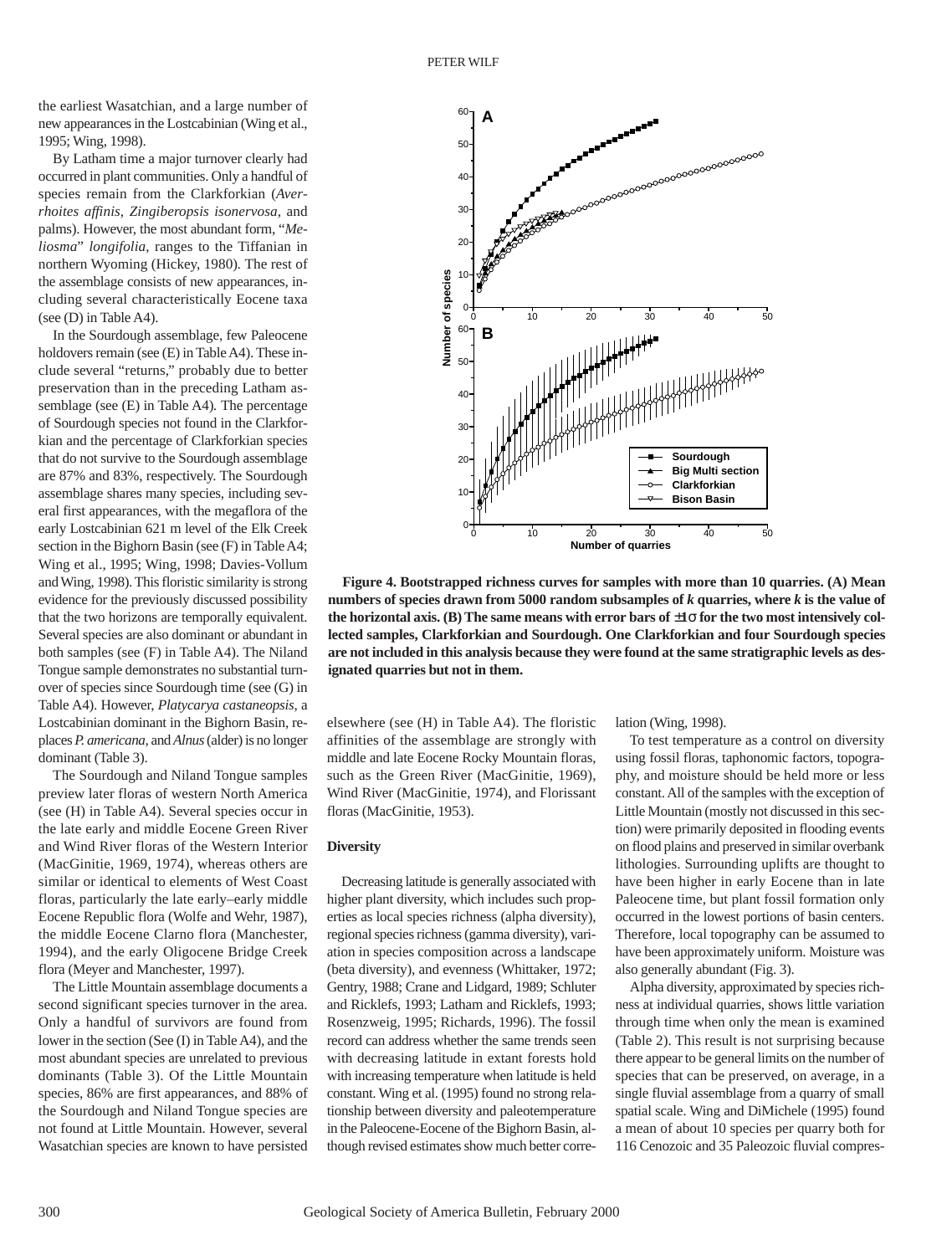

**Figure 5. Frequency vs. rank frequency data for species in samples of more than 10 quarries. Vertical axis shows the proportion of quarries at which a species was found. Horizontal axis shows ranks for each species along the frequency axis using the standard ranking algorithm; most data points represent more than one species with the same rank value. One Clarkforkian and four Sourdough species are not included in this analysis because they were found at the same stratigraphic levels as designated quarries but not in them.**

sion assemblages. In the present study, numerous low-diversity sites were encountered at most levels sampled, possibly reflecting a taphonomic overprint. The relatively high mean for Bison Basin, 9.9 species, is the exception.

Maximum site richness per sample (*N*max in Table 2) is perhaps a more informative approximation of alpha diversity because species-poor sites are eliminated. This figure was distinctly higher for the Lostcabinian Sourdough and Niland Tongue assemblages than for the Paleocene samples. Three Sourdough quarries were richer than or as rich as (33, 23, and 17 species) the most speciose sites in the Bison Basin (15) and Clarkforkian samples (17), and the maximum site richness for the Sourdough sample approaches that of the lacustrine Little Mountain sample (Table 2).

One proxy for gamma diversity is the raw number of species recovered per sampling interval (Table 2). This measure does not account directly for sampling intensity. However, the Sourdough assemblage yielded 61 species from 31 quarries in a restricted stratigraphic range, whereas the more time-averaged Clarkforkian assemblage produced 48 species from 49 sites. By this basic measure, the Sourdough flora was far more species rich than the floras of the cooler Clarkforkian.

A bootstrapping procedure that randomly resamples quarries from the best-sampled levels allows a direct comparison of species richness at equivalent sampling intensities (Fig. 4). The Bison Basin curve saturates quickly, showing more richness than the Clarkforkian samples at low numbers of quarries and then leveling off. The Sourdough assemblage is clearly more rich than the Clarkforkian samples (Fig. 4A). The error bars for the Clarkforkian and Sourdough samples separate at 14 quarries (Fig. 4B): the probability is <3% that if a random 14 quarries were collected, the Sourdough assemblage would appear

less diverse than the Clarkforkian assemblage. The steeper bootstrap curve for the Sourdough sample also indicates greater beta diversity because it shows that adding sampling sites is more likely to add new species. Similarly, the 3295 census specimens from five quarries produced 32 dicot species for the Sourdough sample, whereas 4216 specimens from 10 quarries produced only 16 Clarkforkian species (Tables A1 and A2).

The Clarkforkian census data demonstrate homogeneity and monodominance (Tables A1 and A2), yielding diversity indices as low as for the Bison Basin sample, also dominated by *Corylites* sp. (Table 2). Census data from most of the Sourdough sites show greater evenness and species richness than the Tiffanian and Clarkforkian data (Table A2), resulting in markedly higher values for diversity indices at some sites and for the cumulative data (Table 2).

Another way to examine vegetational heterogeneity is to compare frequency data. Like bootstrapping, this approach allows the use of a presence-absence matrix of all sites and species, rather than only dicot leaves at census sites. A frequency vs. rank frequency plot (Fig. 5) shows that in the Sourdough assemblage, no species occurs at more than about half of all sites, whereas several taxa each occur at a majority of sites in the late Paleocene. In this analysis, the Bison Basin sample possesses the largest number of ubiquitous taxa (Fig. 5). The combination of relatively higher species frequency and local richness (Fig. 5; Table 2), quick saturation of the bootstrap curve (Fig. 4), and a more pond-like setting for Bison Basin vs. the Clarkforkian assemblage (Gemmill and Johnson, 1997) favors the scenario of more spatial mixing of vegetation prior to deposition at Bison Basin.

The high richness values and diversity indices of the Little Mountain sample from only three quarries (Table 2), in a cooler and more seasonal climate than indicated by the Sourdough sample, support the hypothesis that individual lacustrine deposits sample a larger window of space and time than do fluvial deposits and thus can bear richer and more evenly mixed paleofloras (e.g., Wing and DiMichele, 1995).

In summary, vegetational diversity and dominance structure did not change substantially from the Tiffanian to the Clarkforkian by most measures, despite climatic warming and some species turnover. However, nearly all measures of diversity increased by the time of the Wasatchian thermal maximum, and all dominant species were replaced. What caused the final breakdown of the homogenous forest structure of Paleocene time and the turnover of most plant species by the middle early Eocene? Early Wasatchian cooling near 54 Ma, as suggested by Wing et al. (1999; see also Fricke et al., 1998; Bao et al., 1999) from leaf-margin and oxygen isotope data, brought temperatures back to Tiffanian values (Fig. 3). This cooling should not have caused much turnover because many of the dominant Clarkforkian species had persisted from the Tiffanian and presumably were still tolerant of such temperatures. Changes in regional rainfall patterns from orogenic activity, in combination with the cooling, may have played a significant role. The Tiffanian and the Clarkforkian are inferred here to have been humid, whereas there is sedimentary evidence from the Bighorn Basin and leafarea evidence discussed in this study that indicate relatively dry conditions in the early half of the early Eocene (Davies-Vollum and Wing, 1998; Fig. 3; Table 2).

## **CONCLUSIONS**

The greater Green River Basin of southwestern Wyoming contains an excellent late Paleocene– early Eocene megafloral record, which I have used to analyze changes in climate, floral composition, and diversity. Late Paleocene estimated mean annual temperature increased from about 12 °C in the Tiffanian to nearly 19 °C within the early Clarkforkian. Humid conditions prevailed, with annual rainfall of 130–150 cm. Mild climates continued in the Graybullian, although some relatively cool and dry intervals probably occurred. Temperatures increased again from the late Graybullian to the middle Wasatchian, and humid conditions returned. Middle Wasatchian mean annual temperatures were near 21 °C, and mean annual precipitation was near 140 cm. Warm temperatures persisted in the later Wasatchian. The latest Wasatchian and earliest Bridgerian were cyclically hot and arid to warm temperate. Following these arid events, early Bridgerian mean annual temperatures were still subtropical, but marginally cooler than the Wasatchian, about 20 °C, and the annual rainfall of ~80 cm was more seasonal. Generally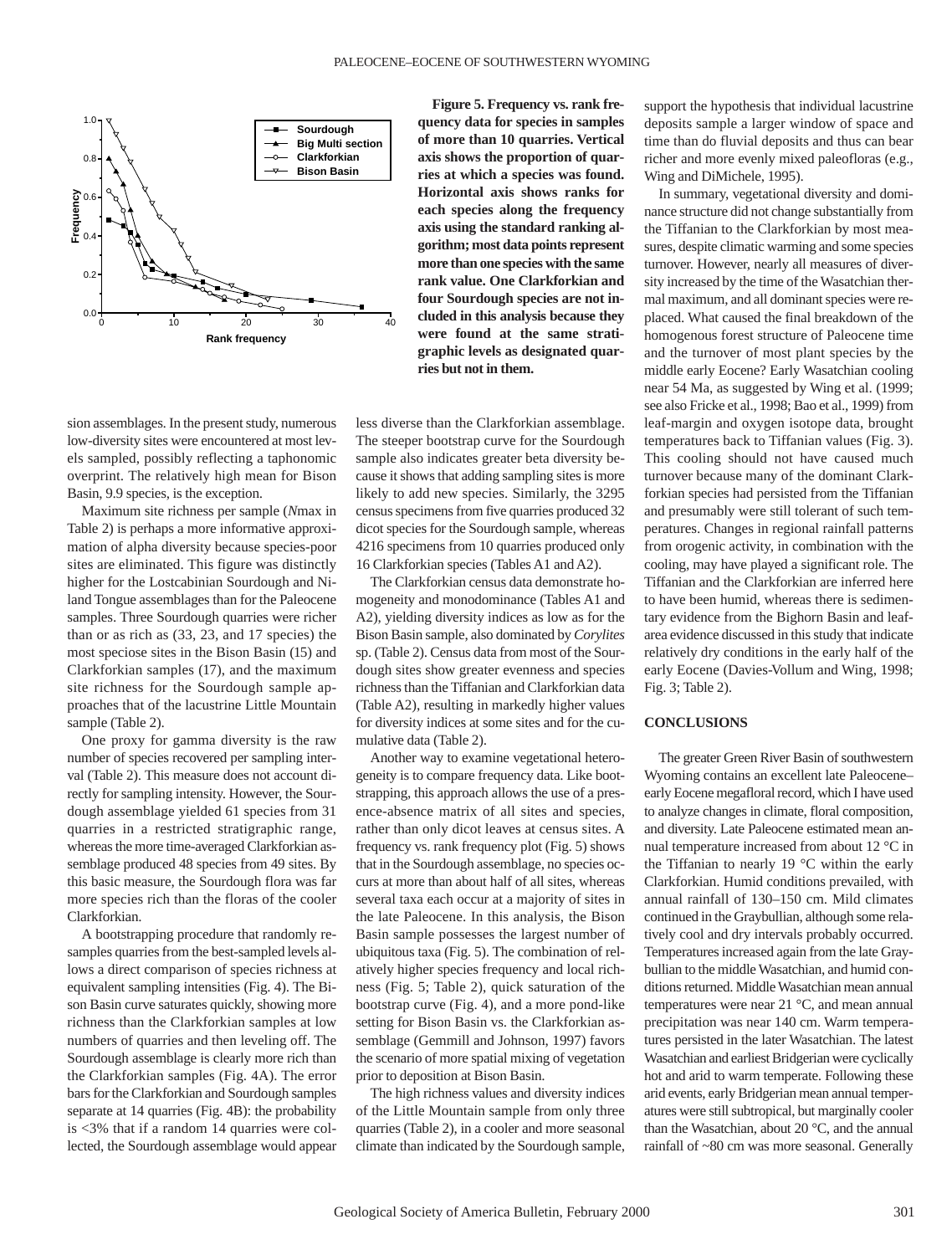frost-free conditions were present throughout the study interval, with the exception of the Tiffanian and possibly parts of the Graybullian. The Green River lake system was not a primary cause of mild Eocene winters in southern Wyoming because the lakes were not present or not well developed during several warm intervals.

Floristic response to these climate changes was pronounced. There were two turnover events that each involved the first and last appearances of more than 80% of species and the replacement of dominants. The first accompanied the Clarkforkian-Wasatchian warming trend, and the second coincided with Wasatchian-Bridgerian drying. New appearances of families with modern tropical affinities occurred with Clarkforkian as well as Wasatchian warming, although most families of plants already present in the Clarkforkian persisted throughout the study interval. In similar depositional settings, Wasatchian plant assemblages show markedly greater diversity than the Tiffanian and Clarkforkian assemblages, as predicted by analogy to modern latitudinal gradients.

These results complement and generally agree with the Bighorn Basin record at current levels of resolution. Similar climatic and biotic events have now been observed in both northern and southern Wyoming, showing that they are regional and not local in extent and increasing their value for understanding terrestrial events during the Paleocene-Eocene interval. New data from continental areas elsewhere in the world will help to construct a more global picture of Paleocene-Eocene events.

## **APPENDIX**

The following supplemental tables (A1–A4) contain dicot leaf census data for the Clarkforkian and Sourdough samples, a preliminary floral list with sampling intervals of occurrence for each taxon, and annotation of species turnover.

## **ACKNOWLEDGMENTS**

This paper is dedicated to Henry W. Roehler, the late Roland W. Brown, and the late Harry D. MacGinitie, for their seminal contributions to Rocky Mountain stratigraphy and paleobotany. I thank K. Johnson, S. Manchester, and S. Wing for discussions, considerable assistance with identifications, and access to their unpublished collections from the Bighorn Basin (Wing), Bison Basin (Johnson), Little Mountain (Manchester), and the western Rock Springs Uplift (Johnson and Manchester); R. Burnham, P. Crane, D. Fastovsky, P. Koch, and S. Manchester for their helpful reviews; D. Erwin (University of California Museum of Paleontology), D. Jarzen and S. Manchester (Florida Museum of Natural His-

| Leaf type                  |      |      |             |             | USNM locality no. 41- |                   |      |            |          |          | Cum.    |   |
|----------------------------|------|------|-------------|-------------|-----------------------|-------------------|------|------------|----------|----------|---------|---|
|                            | 263  | 265  | 270         | 272         | 281                   | 287               | 293  | 295        | 300      | 301      |         |   |
| Corylites sp.              | 180  | 274  | 498         | 327         | 281                   | $\Omega$          | 137  | 2          | 698      | 262      | 63%     | 9 |
| Persites argutus           | 2    | 0    | 31          | 3           | 0                     | 411               | 0    | 17         | 29       | 37       | 13%     |   |
| "Ampelopsis" acerifolia    |      | 6    | 349         | 11          | 0                     | 5                 | 0    | $\Omega$   | 3        | $\Omega$ | 8.9%    | 5 |
| Averrhoites affinis        |      | 0    | 0           | $\Omega$    | 0                     | $\Omega$          | 0    | 188        |          | 4        | 4.6%    | 3 |
| aff. <i>Ocotea</i>         |      | 0    | 27          | 22          | $\Omega$              | 16                | 3    |            | 113      | 0        | 4.3%    | 6 |
| "Cinnamomum" sezannense    | 109  | 0    | $\mathbf 0$ | $\Omega$    | 0                     | 0                 |      | 0          | 0        | 0        | 2.6%    |   |
| Magnoliaceae sp.           |      | 0    | 32          | $\mathbf 0$ | 0                     | $\Omega$          | O    | 0          | 28       | 0        | 1.4%    |   |
| Cornus hyperborea          |      | 0    | 29          | 0           | $\Omega$              | 17                |      | 0          | $\Omega$ | 0        | 1.1%    | 2 |
| "Carya" antiquorum         |      | 0    |             | 0           | 14                    | $\Omega$          | O    | 6          | 10       | 0        | $< 1\%$ |   |
| Ternstroemites aureavallis |      | O    |             | 0           | $\Omega$              | O                 | O    | 14         | 0        | 0        | $< 1\%$ |   |
| Cercidiphyllaceae sp.      |      | 0    |             | 0           | 0                     | O                 | O    | 0          |          | 0        | $< 1\%$ |   |
| aff. "Viburnum" antiquum   |      |      | 3           | 0           | 0                     | O                 | O    | 0          | 0        | 0        | $< 1\%$ |   |
| cf. Vinea pugetensis       |      |      | 0           | 0           | 0                     | 0                 |      | 0          | 2        | 0        | $< 1\%$ |   |
| FW18                       |      |      | 0           |             | 0                     | O                 | 0    | 0          | 0        | 0        | $< 1\%$ |   |
| <b>FW25</b>                |      |      | 0           | 0           | 0                     | O                 | O    | O          | O        | 0        | $< 1\%$ |   |
| <b>FW27</b>                |      |      | 0           | O           | ი                     |                   |      | O          |          | U        | $< 1\%$ |   |
| #Leaf types                |      | 3    | 10          | 5           | 2                     |                   | 2    | 6          | 10       | 3        | 16      |   |
| <sup>#</sup> Leaves        | 298  | 281  | 972         | 364         | 295                   | 449               | 140  | 228        | 886      | 303      | 4216    |   |
| Simpson's Index            | 0.50 |      | 0.049 0.61  |             | 19                    | 0.091<br>$\Omega$ | 16   | 0.042 0.31 | 0.36     | በ 24     | 0.57    |   |
| Shannon-Wiener Index       | 0.79 | 0.13 | 1.2         | 0.43        | 0.19                  | 0.37              | 0.10 | 0.69       | 0.78     | 0.44     | 1.3     |   |
|                            |      |      |             |             |                       |                   |      |            |          |          |         |   |

TABLE A1. DICOT LEAF CENSUS DATA: CLARKFORKIAN (SAMPLE 2)

Notes: Cum.—cumulative data: f—frequency. Fewer leaves were censused at quarries with very low diversity (fewer than five leaf types) or if yield was very low. Quarries with relatively high diversity were censused in more than one field season (270, 300), resulting in high leaf counts but nearly unchanged diversity indices (Wilf, 1998; Wilf et al., 1998a).

| TABLE A2. DICOT LEAF CENSUS DATA: SOURDOUGH (SAMPLE 5) |  |
|--------------------------------------------------------|--|
|--------------------------------------------------------|--|

| Leaf type                   |                |                | <b>USNM locality 41-</b> |                |                | Cum.    | f              |
|-----------------------------|----------------|----------------|--------------------------|----------------|----------------|---------|----------------|
|                             | 332            | 336            | 341                      | 342            | 352            |         |                |
| Platycarya americana        | 967            | 9              | 131                      | 19             | 0              | 34%     | 4              |
| Alnus sp.                   | 3              | 374            | 0                        | 368            | 156            | 27%     | $\overline{4}$ |
| Apocynaceae sp.             | $\mathbf 0$    | 0              | $\mathbf 0$              | 37             | 400            | 13%     | $\overline{c}$ |
| Lauraceae sp. 2             | 0              | 0              | 129                      | $\mathbf 0$    | 3              | 4.0%    | $\overline{2}$ |
| aff. Sloanea                | $\Omega$       | $\overline{0}$ | 1                        | 123            | 1              | 3.8%    | 3              |
| Hovenia cf. oregonensis     | 0              | 0              | 0                        | 20             | 92             | 3.4%    | $\overline{c}$ |
| "Dombeya" novi-mundi        | 0              | $\Omega$       | $\Omega$                 | 98             | 8              | 3.2%    | $\overline{2}$ |
| <b>RR48</b>                 | 0              | $\overline{0}$ | 60                       | 0              | 6              | 2.0%    | $\overline{2}$ |
| Populus wyomingiana         | 1              | $\Omega$       | $\overline{2}$           | $\Omega$       | 48             | 1.5%    | 3              |
| Allophylus flexifolia       | 0              | $\overline{0}$ | $\overline{0}$           | $\overline{4}$ | 39             | 1.3%    | $\overline{2}$ |
| Cinnamomophyllum sp.        | 0              | $\overline{0}$ | 3                        | 13             | 19             | 1.1%    | 3              |
| <b>RR40</b>                 | 0              | $\overline{4}$ | 18                       | 0              | 0              | $< 1\%$ | $\overline{2}$ |
| <b>RR37</b>                 | 0              | $\overline{0}$ | 0                        | 15             | 5              | $< 1\%$ | $\overline{2}$ |
| Chaetoptelea microphylla    | 0              | $\Omega$       | 17                       | $\Omega$       | $\Omega$       | $< 1\%$ | 1              |
| <b>RR20</b>                 | 0              | $\Omega$       | 0                        | 17             | 0              | $< 1\%$ | 1              |
| Averrhoites affinis         | $\Omega$       | 16             | 0                        | 0              | 0              | $< 1\%$ | 1              |
| Stillingia casca            | $\Omega$       | $\Omega$       | 13                       | $\Omega$       | 1              | $< 1\%$ | $\overline{2}$ |
| <b>RR57</b>                 | 0              | $\overline{0}$ | $\overline{0}$           | 13             | $\overline{0}$ | $< 1\%$ | 1              |
| cf. Magnoliales             | 0              | $\overline{0}$ | $\overline{0}$           | 11             | $\overline{0}$ | $< 1\%$ | 1              |
| <b>RR31</b>                 | 0              | $\overline{0}$ | 0                        | 2              | 6              | $< 1\%$ | $\overline{2}$ |
| cf. Magnoliaceae            | $\Omega$       | $\overline{0}$ | $\overline{0}$           | $\Omega$       | 5              | $< 1\%$ | 1              |
| Syzygioides americana       | $\Omega$       | $\overline{0}$ | $\overline{0}$           | $\Omega$       | 3              | $< 1\%$ | 1              |
| <b>RR88</b>                 | 0              | $\overline{0}$ | 0                        | $\overline{0}$ | 3              | $< 1\%$ | 1              |
| <b>RR38</b>                 | 0              | $\Omega$       | $\Omega$                 | $\overline{2}$ | $\Omega$       | $< 1\%$ | 1              |
| <b>RR63</b>                 | 0              | $\Omega$       | $\Omega$                 | $\Omega$       | $\overline{2}$ | $< 1\%$ | 1              |
| <b>RR95</b>                 | 0              | $\mathbf 0$    | $\Omega$                 | $\overline{0}$ | $\overline{2}$ | $< 1\%$ | 1              |
| cf. Schoepfia republicensis | 0              | $\Omega$       | $\Omega$                 | 1              | $\Omega$       | $< 1\%$ | 1              |
| aff. Sinomenium             | 1              | $\Omega$       | $\Omega$                 | $\Omega$       | $\Omega$       | $< 1\%$ | 1              |
| <b>RR65</b>                 | $\Omega$       | $\mathbf 0$    | $\Omega$                 | $\Omega$       | 1              | $< 1\%$ | 1              |
| <b>RR66</b>                 | $\Omega$       | $\Omega$       | $\Omega$                 | $\Omega$       | 1              | $< 1\%$ | 1              |
| <b>RR67</b>                 | $\Omega$       | $\Omega$       | 1                        | $\Omega$       | $\Omega$       | $< 1\%$ | 1              |
| <b>RR94</b>                 | 0              | $\mathbf 0$    | $\mathbf 0$              | $\overline{0}$ | 1              | $< 1\%$ | 1              |
| #Leaf types                 | $\overline{4}$ | 4              | 10                       | 15             | 21             | 32      |                |
| #Leaves                     | 972            | 403            | 375                      | 743            | 802            | 3295    |                |
| Simpson's Index             | 0.010          | 0.14           | 0.73                     | 0.71           | 0.69           | 0.79    |                |
| Shannon-Wiener Index        | 0.037          | 0.33           | 1.5                      | 1.7            | 1.6            | 2.0     |                |

Notes: Cum.—cumulative data; f—frequency. Quarries with highest diversity (342, 352) or outstanding preservation (332) were censused in more than one field season, resulting in high leaf counts but nearly unchanged diversity indices (Wilf, 1998).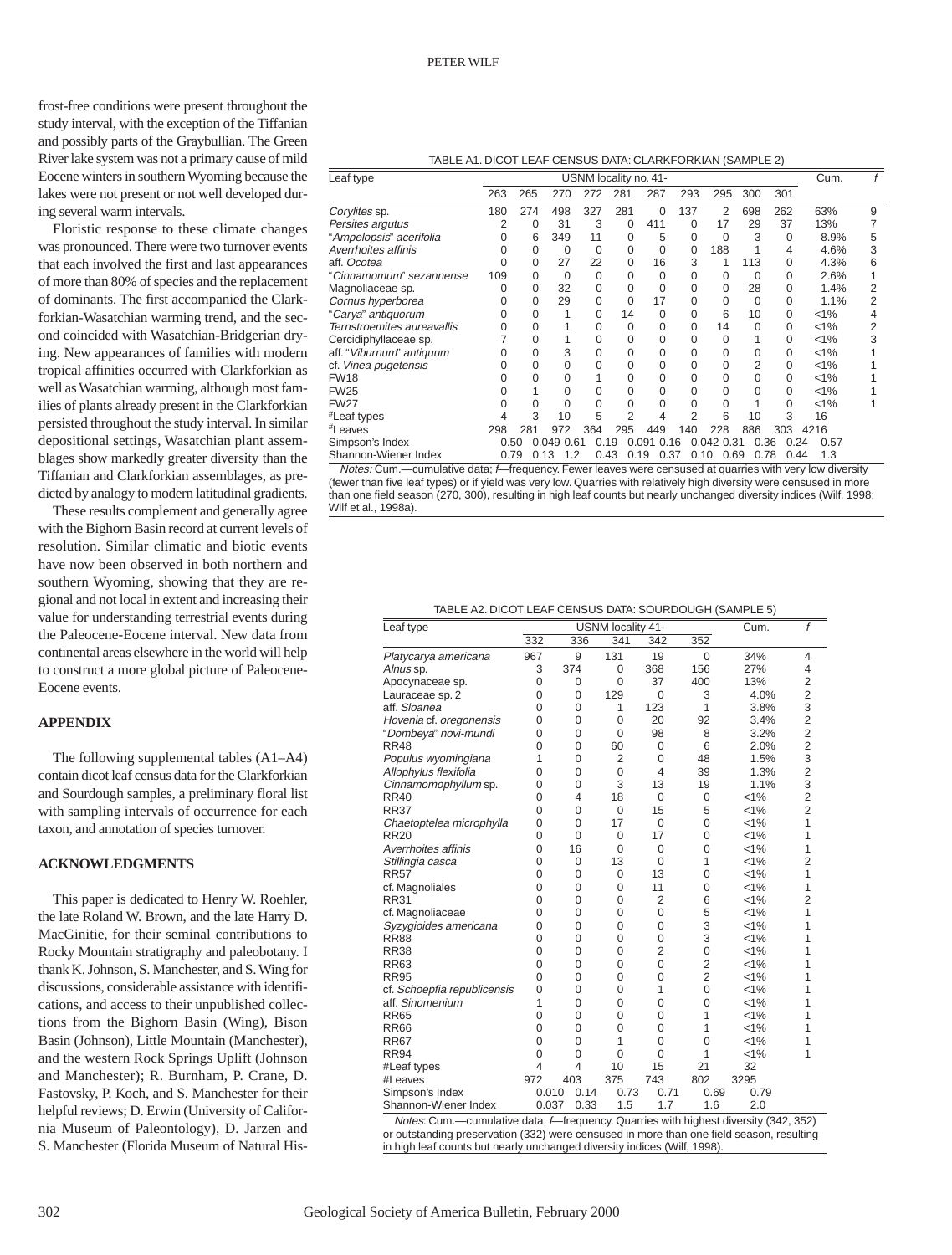| TABLE A3. PRELIMINARY FLORAL LIST, WITH SAMPLING INTERVAL(S) |  |
|--------------------------------------------------------------|--|
| OF OCCURRENCE (+) AND RANGE IN THE BIGHORN BASIN (GRAY)      |  |

| Taxon or morphotaxon (organ; morphotype no.;                                                            |      |                          |         |                 |                          | ਸ਼ੵਖ਼ੑਲ਼ੑਜ਼ਫ਼ੑੑਖ਼ਗ਼       |                   | Taxon or morphotaxon (organ; morphotype no.;                    |       |            |                          |                          | ≌∣ৱ জ∣হ¦ই এ        |                |
|---------------------------------------------------------------------------------------------------------|------|--------------------------|---------|-----------------|--------------------------|---------------------------|-------------------|-----------------------------------------------------------------|-------|------------|--------------------------|--------------------------|--------------------|----------------|
| reference specimen no.)                                                                                 |      |                          |         |                 |                          | <u>ମିଥିଷ୍କି ପ୍ରିଟି ମ</u>  |                   | reference specimen no.)                                         |       |            |                          |                          | <u>ମ୍ଭ୍ରସ୍କ୍ଷ୍</u> |                |
| <b>SPHENOPSIDA</b>                                                                                      |      |                          |         |                 |                          |                           |                   |                                                                 |       |            |                          |                          |                    |                |
|                                                                                                         |      |                          |         |                 |                          |                           |                   | <b>Bignoniaceae</b>                                             |       |            |                          |                          |                    |                |
| Equisetaceae                                                                                            |      |                          |         |                 |                          |                           |                   | Bignoniaceae sp. (Fr;GR559; UF15882-8200')                      |       |            |                          |                          |                    |                |
| Equisetum sp. (A;FW21;7978)                                                                             |      |                          |         |                 |                          | +   +   -   -   +   +   + |                   | ?Caprifoliaceae                                                 |       |            |                          |                          |                    |                |
| <b>POLYPODIOPSIDA</b>                                                                                   |      |                          |         |                 |                          |                           |                   | Calycites ardtunensis Crane (Fr;GR581;8136)                     |       |            |                          |                          |                    | $\overline{+}$ |
| <b>Blechnaceae</b>                                                                                      |      |                          |         |                 |                          |                           |                   | "Viburnum" antiquum (Newberry) Hollick (F;FW43;8014)            |       | $+$        |                          | $ \vdots$                |                    |                |
| Woodwardia gravida Hickey (F, So; FW19-47; 7979)                                                        |      |                          |         | $+(-(-)+)$      |                          | $-1-$                     |                   | "Viburnum" asperum Newberry (F;BB08;DMNH7088)                   | $+$ : | $+$        | $\equiv$                 |                          |                    |                |
| Cyatheaceae                                                                                             |      |                          |         |                 |                          |                           |                   | Ceratophyllaceae                                                |       |            |                          |                          |                    |                |
| Cnemidaria magna Hickey (F;RR22;7980)                                                                   |      |                          |         |                 |                          | -------                   |                   | Ceratophyllum muricatum Cham. subsp. incertum (Berry)           |       |            |                          |                          |                    |                |
| ?Dryopteridaceae                                                                                        |      |                          |         |                 |                          |                           |                   | Herendeen, Les, and Dilcher (Fr;GR516;UF15882-7455')            |       |            |                          |                          |                    |                |
| "Tatman fern" of Wing, 1998 (F, So; RR21; 7988)                                                         |      |                          |         |                 |                          | $+(-)$                    |                   | Cercidiphyllaceae                                               |       |            |                          |                          |                    |                |
| Osmundaceae                                                                                             |      |                          |         |                 |                          |                           |                   | Cercidiphyllum genetrix (Newberry) Hickey (F;FW51;8015)         |       |            |                          |                          | $+(-i-i-i-i-1$     |                |
| Osmunda macrophylla Penhallow (F;FW33;UF18203-28826)                                                    | $+:$ | $\overline{\phantom{0}}$ | $-1-$   |                 | i — i                    | $\overline{\phantom{0}}$  | $\qquad \qquad -$ | Cercidiphyllum sp. (F; BB34-52; DMNH18841)                      |       |            | i — i                    |                          | - 1                | $-1-$          |
| ?Polypodiaceae                                                                                          |      |                          |         |                 |                          |                           |                   | aff. Cercidiphyllum (Fr;BB21;DMNH7101)                          |       |            |                          |                          |                    |                |
|                                                                                                         |      |                          |         | $+(-1)(-1)(-1)$ |                          | $-1+$                     |                   | Joffrea sp. 1 (Fr; BB20; DMNH7100)                              |       |            |                          |                          |                    |                |
| Allantodiopsis erosa Lesquereux (F;RR32;7981)<br>"Allantodiopsis sp. 2" of Wing, 1998 (F;RR35;7982)     |      |                          | $-1-$   |                 | $ + $                    | - 1                       | $\qquad \qquad -$ |                                                                 |       |            |                          |                          |                    |                |
|                                                                                                         |      |                          |         |                 |                          |                           |                   | Joffrea sp. 2 (Fr;FW50;8016)                                    |       |            |                          |                          |                    |                |
| Pteridaceae                                                                                             |      |                          |         |                 |                          |                           |                   | Cercidiphyllaceae sp. (?Trochodendraceae) (F;FW09;8017)         |       |            |                          |                          |                    |                |
| Acrostichum hesperium Newberry (F;RR80;7983)                                                            |      |                          |         |                 | $:-:$                    | $+;+$                     |                   | Cornaceae                                                       |       |            |                          |                          |                    |                |
| aff. "Pteris" silvicola Hall (F,So;RR51;7989)                                                           |      |                          |         | $-(-)$          |                          | $+:-$                     |                   | Cornus hyperborea Heer (F;FW34;8018)                            |       |            |                          |                          | $+3+(-1-1-1-1-$    |                |
| Salviniaceae                                                                                            |      |                          |         |                 |                          |                           |                   | Beringiaphyllum cupanioides (Newberry) Manchester, Crane,       |       | $+ : + :$  | $-1$                     |                          |                    |                |
| Salvinia preauriculata Berry (F;RR06;7984)                                                              |      |                          |         | $-++++$         |                          |                           |                   | and Golovneva (F;FW44;8019)                                     |       |            |                          |                          |                    |                |
| Schizaeaceae                                                                                            |      |                          |         |                 |                          |                           |                   | Elaeocarpaceae                                                  |       |            |                          |                          |                    |                |
| Lygodium kaulfussi Heer (F,So;RR07,RR07a;8143,7986)                                                     |      |                          |         |                 |                          | i-i+i+i+i-                |                   | aff. Sloanea ("Dicot XXV" of Wing, 1998) (F;RR18;8148)          |       |            | $-1-1$                   |                          | $-1+(-1) +$        |                |
| Thelypteridaceae                                                                                        |      |                          |         |                 |                          |                           |                   | Euphorbiaceae                                                   |       |            |                          |                          |                    |                |
| Thelypteris iddingsi (Knowlton) MacGinitie (F;RR69;7987)                                                |      |                          |         |                 |                          | -i-i-i-i+i+i-             |                   | aff. Alchornea (F;GR546;UCMP153135)                             |       |            | $\overline{\phantom{0}}$ |                          |                    | $-1+$          |
| Incertae sedis                                                                                          |      |                          |         |                 |                          |                           |                   | Stillingia casca Hickey (F;RR47;8021)                           |       |            |                          |                          | $^{+}$             |                |
| (F;GR553;UF15882-7376)                                                                                  |      |                          |         |                 |                          |                           | $+$               | Fagaceae                                                        |       |            |                          |                          |                    |                |
| <b>CYCADOPSIDA</b>                                                                                      |      |                          |         |                 |                          |                           |                   | cf. Quercus (F;GR522; UF15882-7405)                             |       |            |                          |                          |                    |                |
|                                                                                                         |      |                          |         |                 |                          |                           |                   |                                                                 |       |            |                          |                          |                    |                |
| Cycadaceae                                                                                              |      |                          |         |                 |                          |                           |                   | ? ? Quercus cupules (Fr;GR575;UF15882-7450)                     |       |            |                          |                          |                    | $\ddot{}$      |
| Eostangeria pseudopteris Kvaček and Manchester                                                          |      | $\ddot{}$                |         |                 | $\overline{\phantom{0}}$ |                           |                   | ? aff. Fagaceae (F;RR94;8131)                                   |       |            |                          |                          |                    |                |
| (F;FW26;7992)                                                                                           |      |                          |         |                 |                          |                           |                   | Hamamelidaceae                                                  |       |            |                          |                          |                    |                |
| Cycad sp. (F;FW52;7991)                                                                                 |      | $^{+}$                   |         |                 | -                        |                           |                   | "Acer" (Liquidambar) lesquereuxi Knowlton                       |       |            |                          |                          |                    |                |
| Cycad sp. 2 (F;RR68;7990)                                                                               |      |                          |         |                 |                          | $^{+}$                    |                   | (F;GR545;UCMP153007)                                            |       |            |                          |                          |                    |                |
| <b>PINOPSIDA</b>                                                                                        |      |                          |         |                 |                          |                           |                   | Hippocastanaceae                                                |       |            |                          |                          |                    |                |
| Pinaceae                                                                                                |      |                          |         |                 |                          |                           |                   | Aesculus sp. (F;FW63;DMNH15273)                                 |       | $+:-$      |                          |                          |                    |                |
| Pinus sp. (5-needled) (F;GR542;7993)                                                                    |      |                          |         |                 |                          | $-+$                      |                   | Hydrangeaceae                                                   |       |            |                          |                          |                    |                |
| Pinus florissanti Lesquereux (Fr;GR543;UF15882-20762)                                                   |      |                          |         | $- - - - $      |                          | $-1+$                     |                   | Hydrangea sp. sepal (I;GR537;UF15882-20757)                     |       |            |                          |                          |                    |                |
| Pinaceae sp. (Fr;GR578;UF15882-20756)                                                                   |      |                          |         |                 | - 1                      | $-1+$                     |                   | Juglandaceae                                                    |       |            |                          |                          |                    |                |
| <b>Taxodiaceae</b>                                                                                      |      |                          |         |                 |                          |                           |                   | "Carya" antiquorum Newberry (F;BB03;DMNH7105)                   |       | $+1+1+1-1$ |                          |                          |                    |                |
| Glyptostrobus europaeus (Brogniart) Heer (F,C;FW20;7994)                                                |      |                          |         |                 |                          | $-(-1)(-1)(-1)(-1)$       |                   | Palaeocarya clarnensis Manchester (Fr;GR531;UF15882-7359)       |       |            |                          |                          | -:-:-:-:-:-:+      |                |
|                                                                                                         |      |                          |         |                 |                          |                           |                   |                                                                 |       |            |                          |                          |                    |                |
| Metasequoia occidentalis Newberry-                                                                      |      |                          | $+ + +$ |                 |                          |                           |                   | Platycarya?americana (F)                                        |       |            |                          |                          |                    |                |
| (F,C,Fr;FW04,BB19,BB51;7995,DMNH7099,DMNH18855)                                                         |      |                          |         |                 |                          |                           |                   | Platycarya americana Hickey (F, Fr, I [pistillate]; RR01, RR70, |       |            |                          |                          | $\ddot{}$          |                |
| Taxodiaceae sp. (F;GR541;UF15882-20766)                                                                 |      |                          | $-!$    |                 | $\overline{\phantom{0}}$ |                           | $\ddot{}$         | RR02;8023,8024,8147)                                            |       |            |                          |                          |                    |                |
| <b>LILIOPSIDA</b>                                                                                       |      |                          |         |                 |                          |                           |                   | ? ? Platycarya americana Hickey, staminate (I;RR75;8026)        |       |            |                          |                          | $+$                |                |
| Araceae                                                                                                 |      |                          |         |                 |                          |                           |                   | Platycarya castaneopsis (Lesquereux) Wing and Hickey            |       |            |                          |                          | $+$                |                |
| aff. Philodendron (F;RR61;8134)                                                                         |      |                          |         |                 | $+$                      | - i                       |                   | (F,Fr,I[pistillate];RR09,RR16,RR93;8027,8146,8110)              |       |            |                          |                          |                    |                |
| Arecaceae                                                                                               |      |                          |         |                 |                          |                           |                   | aff. Platycarya (F;BB09;DMNH7089)                               |       |            |                          |                          |                    |                |
| Sabalites/Amesoneuron (F;RR34;7998)                                                                     |      |                          |         |                 |                          | $+(-+++++$                |                   | Pterocarya macginitii Manchester and Dilcher                    |       |            |                          |                          |                    |                |
| Smilacaceae                                                                                             |      |                          |         |                 |                          |                           |                   | (Fr;GR532;UF15882-7457')                                        |       |            |                          |                          |                    |                |
| aff. Smilax (F;GR550;UF15882-20791)                                                                     |      |                          |         |                 | $\overline{\phantom{0}}$ | $-1+$                     |                   | cf. Vinea pugetensis Wolfe (F;FW10;8140)                        |       |            | $+:-;$                   | $\overline{\phantom{0}}$ |                    |                |
| Zingiberaceae                                                                                           |      |                          |         |                 |                          |                           |                   | Juglandaceae sp. (F;GR519;UF15882-28829)                        |       |            |                          |                          |                    |                |
|                                                                                                         |      |                          |         |                 |                          |                           |                   | Lauraceae                                                       |       |            |                          |                          |                    |                |
| Zingiberopsis isonervosa Hickey (F;RR03;8001)<br>? Monocot B- aff. Zingiberales (F;GR513;UF15882-20793) |      |                          |         | :+:+:+:+:+:     | $-1$                     | $-1+$                     | $\qquad \qquad -$ | "Cinnamomum" sezannense Watelet (F;FW02;8031)                   |       |            |                          |                          |                    |                |
|                                                                                                         |      |                          |         |                 |                          |                           |                   |                                                                 |       |            |                          |                          | (+)-)-)-)-)        |                |
| Incertae sedis                                                                                          |      |                          |         |                 |                          |                           |                   | Cinnamomophyllum sp. (F;RR19;8030)                              |       |            | $-1 - 1 - 1 + 1$         |                          |                    |                |
| 'Sparganium" stygium Heer ("Alismataceae sp." of Wing, 1998)                                            |      |                          |         |                 |                          |                           |                   | Lindera varifolia MacGinitie (F;GR521;UCMP20651)                |       |            |                          |                          |                    | $-1+$          |
| (Fr;RR91;8000)                                                                                          |      |                          |         |                 |                          |                           |                   | aff. Ocotea (F;FW03;8032)                                       |       |            |                          |                          |                    |                |
| Leaf with spiny margin (?bromeliad) (F;RR28;8133)                                                       |      |                          |         |                 | $+$                      |                           |                   | Persites argutus Hickey (F;FW08,WM10;8036)                      |       |            |                          |                          |                    |                |
| sedge-like fruits (Fr;RR53;7999)                                                                        |      |                          |         |                 |                          | i – I + I – I – I –       |                   | Lauraceae sp. (F;FW28;8035)                                     |       | $+$ :      | $=$                      |                          | - 1                | $-1-$          |
| Monocot A (F;RR86;7997)                                                                                 |      |                          |         |                 |                          | $+:-$                     |                   | Lauraceae sp. 2 (F;RR46;8034)                                   |       |            |                          | $+$ :                    | $+(-)$             |                |
| Monocot C (F;RR81;8135)                                                                                 |      |                          |         |                 | $+$                      |                           |                   | ? "Ficus" planicostata Lesquereux (F;FW54;8037)                 |       |            |                          |                          |                    |                |
| Monocot D (F;GR560;UF15882-7489)                                                                        |      |                          |         |                 |                          |                           | $\ddot{}$         | ? aff. Lauraceae (F;BB11;DMNH18838)                             |       |            |                          |                          |                    |                |
| <b>MAGNOLIOPSIDA</b>                                                                                    |      |                          |         |                 |                          |                           |                   | Leguminosae                                                     |       |            |                          |                          |                    |                |
| Aceraceae                                                                                               |      |                          |         |                 |                          |                           |                   | Caesalpinia flumen-viridensis Herendeen and Dilcher             |       |            |                          | $-$ :                    | $-1$               | $-1+$          |
| Acer sp. 1 (Fr; GR557; UF15882-7447)                                                                    |      |                          |         | $-(-1-(-1-1)$   |                          | $-$ :                     | $^{+}$            | (Fr;GR534;UF15882-7388)                                         |       |            |                          |                          |                    |                |
| Acer sp. 2 (Fr;GR558;UF15882-20761)                                                                     |      |                          |         | $i = i = i - i$ |                          | $-1+$                     |                   | "Caesalpinia" pecorae Brown (F;GR583;UF15882-7371)              |       |            |                          |                          |                    | $\overline{+}$ |
|                                                                                                         |      |                          |         |                 |                          |                           | $\ddot{}$         | Cladrastis sp. 1 (Fr;GR579;UF15882-20223)                       |       |            |                          |                          |                    |                |
| Dipteronia sp. (Fr;GR551;UF15882-7383')                                                                 |      |                          |         |                 |                          |                           |                   |                                                                 |       |            |                          |                          |                    |                |
| Anacardiaceae                                                                                           |      |                          |         |                 |                          |                           |                   | Cladrastis sp. 2 (Fr;GR580;UF15882-14790)                       |       |            |                          |                          |                    |                |
| Rhus nigricans (Lesquereux) Knowlton (F;GR529;8004)                                                     |      |                          |         |                 | i — i                    | $-1+$                     |                   | aff. Gleditsia (F;RR29;8039)                                    |       |            |                          |                          | $+$                |                |
| Apocynaceae                                                                                             |      |                          |         |                 |                          |                           |                   | "Gymnocladus" hesperia (Brown) MacGinitie (F;GR515;8152)        |       |            | — i — i — i              |                          | $-1-1+$            |                |
| "Apocynaceae sp." of Wing, 1998 (F;RR17;8145)                                                           |      |                          |         |                 |                          | $1 - 1 + 1 + 1 - 1 -$     |                   | Leguminosites lesquereuxiana (Knowlton) Brown                   |       |            |                          |                          |                    | $\ddot{}$      |
| Araliaceae                                                                                              |      |                          |         |                 |                          |                           |                   | (F;GR517;UCMP153134)                                            |       |            |                          |                          |                    |                |
| Dendropanax latens MacGinitie (F;RR60;8149)                                                             |      |                          |         |                 |                          | i + i + i —               |                   | Parvileguminophyllum coloradensis (Knowlton) Call and Dilcher   |       |            |                          |                          |                    |                |
| <b>Betulaceae</b>                                                                                       |      |                          |         |                 |                          |                           |                   | (F;GR520;8040)                                                  |       |            |                          |                          |                    |                |
| "Alnus sp." of Wing, 1998 (F, Fr; RR14, RR14a; 8007, 8008)                                              |      |                          |         |                 |                          | $-(-) + (-) + (-) - (-)$  |                   | Leguminosae sp. (F;GR501;UF15882-7367)                          |       |            |                          |                          |                    |                |
| ?Alnus catkins (I;RR90;8009)                                                                            |      |                          |         | $-1 + 1$        |                          |                           |                   | Leguminosae sp. 2 (F;GR554;UF15882-7411)                        |       |            |                          |                          |                    |                |
| cf. Alnus (F;GR548;UF15882-7389)                                                                        |      |                          | 니       | $-1 - 1$        |                          | $=$ $+$                   |                   | Leguminosae sp. 3 (F;GR567;UF15882-21178)                       |       |            |                          |                          |                    |                |
| Corylites sp. ("Betulaceae sp. 1" of Wing, 1998) (F;FW01;8010)                                          |      |                          |         |                 |                          | $+(-+(-+)-(-)$            |                   | Magnoliaceae                                                    |       |            |                          |                          |                    |                |
| Palaeocarpinus aspinosa Manchester and Chen                                                             | $+1$ | $+$                      | $-1$    |                 | - 1                      | $-1$                      |                   | "Bauhinia" (Liriodendrites) wyomingiana Brown                   | $+$ : |            |                          |                          |                    |                |
|                                                                                                         |      |                          |         |                 |                          |                           |                   |                                                                 |       |            |                          |                          |                    |                |
| (Fr;BB23;DMNH7102)                                                                                      |      |                          |         |                 |                          |                           |                   | (F; BB37; DMNH18843)                                            |       |            |                          |                          |                    |                |
| Betulaceae sp. catkin (I;FW67;8012)                                                                     |      | $+$                      |         |                 |                          |                           |                   | Magnoliaceae sp. (F;FW07-22-46;8041)                            |       |            |                          |                          |                    |                |

| Taxon or morphotaxon (organ; morphotype no.;                                          |       | 리리회의 리                                                                                                                                                                                                                                                                                                                                                                                               |                        |       |    |       |
|---------------------------------------------------------------------------------------|-------|------------------------------------------------------------------------------------------------------------------------------------------------------------------------------------------------------------------------------------------------------------------------------------------------------------------------------------------------------------------------------------------------------|------------------------|-------|----|-------|
| reference specimen no.)                                                               |       | <u> ସ୍ରସ୍କାତ୍ତ୍ତ</u>                                                                                                                                                                                                                                                                                                                                                                                 |                        |       |    |       |
| <b>Bignoniaceae</b>                                                                   |       |                                                                                                                                                                                                                                                                                                                                                                                                      |                        |       |    |       |
| Bignoniaceae sp. (Fr;GR559; UF15882-8200')                                            |       | itititititit                                                                                                                                                                                                                                                                                                                                                                                         |                        |       |    |       |
| ?Caprifoliaceae                                                                       |       |                                                                                                                                                                                                                                                                                                                                                                                                      |                        |       |    |       |
| Calycites ardtunensis Crane (Fr;GR581;8136)                                           |       | -i-i-i-i-i-i+                                                                                                                                                                                                                                                                                                                                                                                        |                        |       |    |       |
| "Viburnum" antiquum (Newberry) Hollick (F;FW43;8014)                                  |       | $+ \frac{1}{2} + \frac{1}{2} - \frac{1}{2} - \frac{1}{2} - \frac{1}{2} - \frac{1}{2} - \frac{1}{2} - \frac{1}{2} - \frac{1}{2} - \frac{1}{2} - \frac{1}{2} - \frac{1}{2} - \frac{1}{2} - \frac{1}{2} - \frac{1}{2} - \frac{1}{2} - \frac{1}{2} - \frac{1}{2} - \frac{1}{2} - \frac{1}{2} - \frac{1}{2} - \frac{1}{2} - \frac{1}{2} - \frac{1}{2} - \frac{1}{2} - \frac{1}{2} - \frac{1}{2} - \frac{$ |                        |       |    |       |
| "Viburnum" asperum Newberry (F;BB08;DMNH7088)                                         |       | + : + : - : - : - : -                                                                                                                                                                                                                                                                                                                                                                                |                        |       |    |       |
| Ceratophyllaceae<br>Ceratophyllum muricatum Cham. subsp. incertum (Berry)             |       |                                                                                                                                                                                                                                                                                                                                                                                                      | --------               |       |    |       |
| Herendeen, Les, and Dilcher (Fr;GR516;UF15882-7455')                                  |       |                                                                                                                                                                                                                                                                                                                                                                                                      |                        |       |    |       |
| Cercidiphyllaceae                                                                     |       |                                                                                                                                                                                                                                                                                                                                                                                                      |                        |       |    |       |
| Cercidiphyllum genetrix (Newberry) Hickey (F;FW51;8015)                               |       | -{+{-{-{-}-}-                                                                                                                                                                                                                                                                                                                                                                                        |                        |       |    |       |
| Cercidiphyllum sp. (F; BB34-52; DMNH18841)                                            |       | + : - : - : - : - : -                                                                                                                                                                                                                                                                                                                                                                                |                        |       |    |       |
| aff. Cercidiphyllum (Fr;BB21;DMNH7101)                                                |       | ナキーキーキーキーキー                                                                                                                                                                                                                                                                                                                                                                                          |                        |       |    |       |
| Joffrea sp. 1 (Fr; BB20; DMNH7100)<br>Joffrea sp. 2 (Fr;FW50;8016)                    |       | +i-i-i-i-i-i-<br>i + i - i - i - i -                                                                                                                                                                                                                                                                                                                                                                 |                        |       |    |       |
| Cercidiphyllaceae sp. (?Trochodendraceae) (F;FW09;8017)                               |       | i + i - i - i                                                                                                                                                                                                                                                                                                                                                                                        |                        |       |    |       |
| Cornaceae                                                                             |       |                                                                                                                                                                                                                                                                                                                                                                                                      |                        |       |    |       |
| Cornus hyperborea Heer (F;FW34;8018)                                                  |       | $+ \rceil + \rceil - \rceil - \rceil - \rceil - \rceil -$                                                                                                                                                                                                                                                                                                                                            |                        |       |    |       |
| Beringiaphyllum cupanioides (Newberry) Manchester, Crane,                             |       | ナミナミーミーミーミー                                                                                                                                                                                                                                                                                                                                                                                          |                        |       |    |       |
| and Golovneva (F;FW44;8019)                                                           |       |                                                                                                                                                                                                                                                                                                                                                                                                      |                        |       |    |       |
| Elaeocarpaceae                                                                        |       |                                                                                                                                                                                                                                                                                                                                                                                                      |                        |       |    |       |
| aff. Sloanea ("Dicot XXV" of Wing, 1998) (F;RR18;8148)                                |       |                                                                                                                                                                                                                                                                                                                                                                                                      | $-(-(-) + (-$          |       |    | ļ+    |
| Euphorbiaceae                                                                         |       |                                                                                                                                                                                                                                                                                                                                                                                                      |                        |       |    |       |
| aff. Alchornea (F;GR546;UCMP153135)<br>Stillingia casca Hickey (F;RR47;8021)          |       |                                                                                                                                                                                                                                                                                                                                                                                                      |                        |       |    | $+$   |
| Fagaceae                                                                              |       | -{-{-{+}+}-                                                                                                                                                                                                                                                                                                                                                                                          |                        |       |    |       |
| cf. Quercus (F;GR522; UF15882-7405)                                                   |       | -:-:-:-:-:-:+                                                                                                                                                                                                                                                                                                                                                                                        |                        |       |    |       |
| ? ? Quercus cupules (Fr;GR575;UF15882-7450)                                           |       | $(-; -; -; -; -; -; +$                                                                                                                                                                                                                                                                                                                                                                               |                        |       |    |       |
| ? aff. Fagaceae (F;RR94;8131)                                                         |       | $[-(-1)(-1)] + (-1)$                                                                                                                                                                                                                                                                                                                                                                                 |                        |       |    |       |
| Hamamelidaceae                                                                        |       |                                                                                                                                                                                                                                                                                                                                                                                                      |                        |       |    |       |
| "Acer" (Liquidambar) lesquereuxi Knowlton                                             |       |                                                                                                                                                                                                                                                                                                                                                                                                      | -i-i-i-                |       | į- | $+$   |
| (F;GR545;UCMP153007)                                                                  |       |                                                                                                                                                                                                                                                                                                                                                                                                      |                        |       |    |       |
| Hippocastanaceae<br>Aesculus sp. (F;FW63;DMNH15273)                                   |       |                                                                                                                                                                                                                                                                                                                                                                                                      |                        |       |    |       |
| Hydrangeaceae                                                                         |       | 다비다다                                                                                                                                                                                                                                                                                                                                                                                                 |                        |       |    |       |
| Hydrangea sp. sepal (I;GR537;UF15882-20757)                                           |       | i-i-i-i-i-                                                                                                                                                                                                                                                                                                                                                                                           |                        |       |    | $+$   |
| Juglandaceae                                                                          |       |                                                                                                                                                                                                                                                                                                                                                                                                      |                        |       |    |       |
| "Carya" antiquorum Newberry (F;BB03;DMNH7105)                                         |       | +{+{+{-{-{-}                                                                                                                                                                                                                                                                                                                                                                                         |                        |       |    |       |
| Palaeocarya clarnensis Manchester (Fr;GR531;UF15882-7359)                             |       | $(-(-) - (-)$                                                                                                                                                                                                                                                                                                                                                                                        |                        | $-:-$ |    | $+$   |
| Platycarya ?americana (F)                                                             |       | -i-i-i+i-i-                                                                                                                                                                                                                                                                                                                                                                                          |                        |       |    |       |
| Platycarya americana Hickey (F, Fr, I [pistillate]; RR01, RR70,                       |       | : - : - : - : + : -                                                                                                                                                                                                                                                                                                                                                                                  |                        |       |    |       |
| RR02;8023,8024,8147)<br>? ? Platycarya americana Hickey, staminate (I;RR75;8026)      |       |                                                                                                                                                                                                                                                                                                                                                                                                      | $-(-(-) - (-) + (-)$   |       |    |       |
| Platycarya castaneopsis (Lesquereux) Wing and Hickey                                  |       |                                                                                                                                                                                                                                                                                                                                                                                                      | $-(-(-1-(-1)^2)^2 -$   |       |    |       |
| (F,Fr,I[pistillate];RR09,RR16,RR93;8027,8146,8110)                                    |       |                                                                                                                                                                                                                                                                                                                                                                                                      |                        |       |    |       |
| aff. <i>Platycarya</i> (F;BB09;DMNH7089)                                              | $+$ : |                                                                                                                                                                                                                                                                                                                                                                                                      |                        |       |    |       |
| Pterocarya macginitii Manchester and Dilcher                                          |       |                                                                                                                                                                                                                                                                                                                                                                                                      | $-(-(-) - (-) - (-) +$ |       |    |       |
| (Fr;GR532;UF15882-7457')                                                              |       |                                                                                                                                                                                                                                                                                                                                                                                                      |                        |       |    |       |
| cf. Vinea pugetensis Wolfe (F;FW10;8140)                                              |       | -{+}-}-}-}-                                                                                                                                                                                                                                                                                                                                                                                          |                        |       |    |       |
| Juglandaceae sp. (F;GR519;UF15882-28829)                                              |       | $(-(-1 - (-1 - 1 - 1 +$                                                                                                                                                                                                                                                                                                                                                                              |                        |       |    |       |
| Lauraceae<br>"Cinnamomum" sezannense Watelet (F;FW02;8031)                            |       |                                                                                                                                                                                                                                                                                                                                                                                                      |                        |       |    |       |
| Cinnamomophyllum sp. (F;RR19;8030)                                                    |       | ーミナミーミーミーミー<br>$\overline{1-1} - 1 - 1 + 1 - 1 -$                                                                                                                                                                                                                                                                                                                                                    |                        |       |    |       |
| Lindera varifolia MacGinitie (F;GR521;UCMP20651)                                      |       |                                                                                                                                                                                                                                                                                                                                                                                                      |                        |       |    | $+$   |
| aff. <i>Ocotea</i> (F;FW03;8032)                                                      |       | -{+}-}-}-}-}-                                                                                                                                                                                                                                                                                                                                                                                        |                        |       |    |       |
| Persites argutus Hickey (F;FW08,WM10;8036)                                            |       | $-1 + 1 - 1 - 1 - 1 -$                                                                                                                                                                                                                                                                                                                                                                               |                        |       |    |       |
| Lauraceae sp. (F;FW28;8035)                                                           |       | -{+}-}-}-}-}-                                                                                                                                                                                                                                                                                                                                                                                        |                        |       |    |       |
| Lauraceae sp. 2 (F;RR46;8034)                                                         |       | -:-:-:+:+:-:-                                                                                                                                                                                                                                                                                                                                                                                        |                        |       |    |       |
| ? "Ficus" planicostata Lesquereux (F;FW54;8037)                                       |       | -{+{-}-}-}-}-                                                                                                                                                                                                                                                                                                                                                                                        |                        |       |    |       |
| ? aff. Lauraceae (F;BB11;DMNH18838)                                                   |       | $+(-;-;-)$                                                                                                                                                                                                                                                                                                                                                                                           |                        |       |    |       |
| Leguminosae<br>Caesalpinia flumen-viridensis Herendeen and Dilcher                    |       | キーキーキーキー                                                                                                                                                                                                                                                                                                                                                                                             |                        |       |    | $+$   |
| (Fr;GR534;UF15882-7388)                                                               |       |                                                                                                                                                                                                                                                                                                                                                                                                      |                        |       |    |       |
| "Caesalpinia" pecorae Brown (F;GR583;UF15882-7371)                                    |       |                                                                                                                                                                                                                                                                                                                                                                                                      | -{-}-}-}-}+            |       |    |       |
| Cladrastis sp. 1 (Fr;GR579;UF15882-20223)                                             |       | -1-1-1-1-1-1+                                                                                                                                                                                                                                                                                                                                                                                        |                        |       |    |       |
| Cladrastis sp. 2 (Fr;GR580;UF15882-14790)                                             |       |                                                                                                                                                                                                                                                                                                                                                                                                      | $-(-)$                 |       |    | $+$   |
| aff. <i>Gleditsia</i> (F;RR29;8039)                                                   |       | -:-:-:-:-:+:-                                                                                                                                                                                                                                                                                                                                                                                        |                        |       |    |       |
| "Gymnocladus" hesperia (Brown) MacGinitie (F;GR515;8152)                              |       | -1-1-1-1-1-1+                                                                                                                                                                                                                                                                                                                                                                                        |                        |       |    |       |
| Leguminosites lesquereuxiana (Knowlton) Brown                                         |       | -   —   —   —   —   —                                                                                                                                                                                                                                                                                                                                                                                |                        |       |    | $+$   |
| (F;GR517;UCMP153134)<br>Parvileguminophyllum coloradensis (Knowlton) Call and Dilcher |       | i – i – i – i – i –                                                                                                                                                                                                                                                                                                                                                                                  |                        |       |    |       |
| (F;GR520;8040)                                                                        |       |                                                                                                                                                                                                                                                                                                                                                                                                      |                        |       |    | $; +$ |
| Leguminosae sp. (F;GR501;UF15882-7367)                                                |       |                                                                                                                                                                                                                                                                                                                                                                                                      | $-(-)$ - $-(-)$ - $-$  |       |    | $+$   |
| Leguminosae sp. 2 (F;GR554;UF15882-7411)                                              |       | -i-i-i-i-i-i+                                                                                                                                                                                                                                                                                                                                                                                        |                        |       |    |       |
| Leguminosae sp. 3 (F;GR567;UF15882-21178)                                             |       |                                                                                                                                                                                                                                                                                                                                                                                                      |                        |       |    | $+$   |
| Magnoliaceae                                                                          |       |                                                                                                                                                                                                                                                                                                                                                                                                      |                        |       |    |       |
| "Bauhinia" (Liriodendrites) wyomingiana Brown                                         |       |                                                                                                                                                                                                                                                                                                                                                                                                      |                        |       |    |       |
| (F; BB37; DMNH18843)<br>T1110722260011                                                |       |                                                                                                                                                                                                                                                                                                                                                                                                      |                        |       |    |       |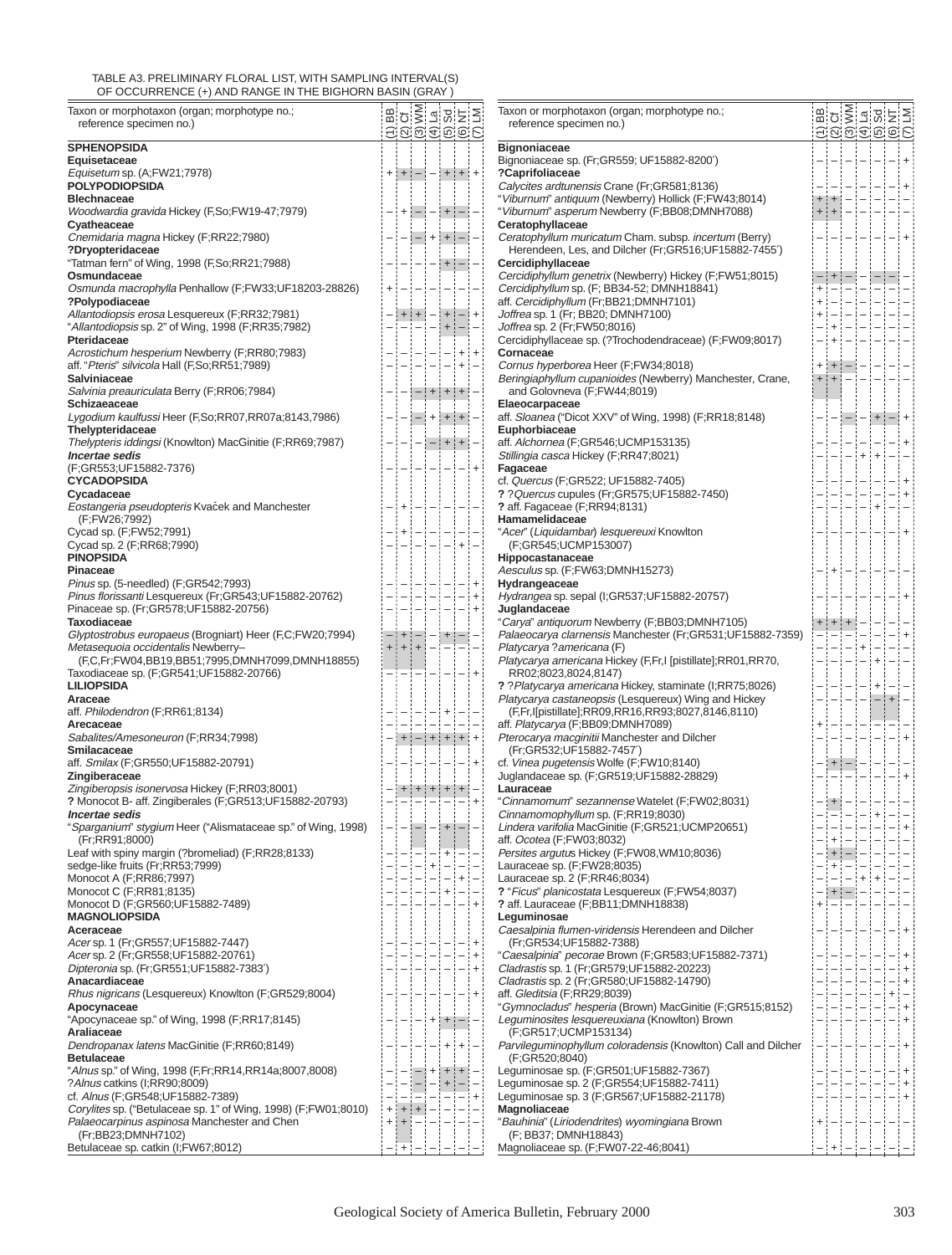TABLE A3. (Continued.)

| Taxon or morphotaxon (organ; morphotype no.;                                                                        |     |                         |        |                          |                 | $\mathbb{E}[\mathtt{z} \mathtt{z}]$ a $\mathbb{E}[\mathtt{z} \mathtt{z}]$ | Taxon or morphotaxon (organ; morphotype no.;                                                                                                                                               |                          |      |                              |                  | ≌ 로 화 출 a 과            |
|---------------------------------------------------------------------------------------------------------------------|-----|-------------------------|--------|--------------------------|-----------------|---------------------------------------------------------------------------|--------------------------------------------------------------------------------------------------------------------------------------------------------------------------------------------|--------------------------|------|------------------------------|------------------|------------------------|
| reference specimen no.)                                                                                             |     |                         |        |                          |                 | iSiପାତ୍ରାକାତା <b>ତା</b> ପ                                                 | reference specimen no.)                                                                                                                                                                    |                          |      |                              |                  | <u>ମିଥିଷ୍କି ପ୍ରକାମ</u> |
|                                                                                                                     |     |                         |        |                          |                 |                                                                           |                                                                                                                                                                                            |                          |      |                              |                  |                        |
| cf. Magnoliaceae (F;RR36;8042)                                                                                      |     |                         | $-1$   | $-$                      | $\ddot{+}$      | $\overline{\phantom{0}}$                                                  | "Eucommia" serrata (Newberry) Brown (F;FW45;8070)                                                                                                                                          | $-1+$                    |      |                              |                  |                        |
| ? cf. Magnoliales (F;RR12;8038)<br>Malvales (Bombacaceae-Malvaceae-Sterculiaceae-Tiliaceae)                         |     |                         |        |                          | $+$             | $\overline{\phantom{0}}$                                                  | Fortuna cf. marsilioides (Bell) McIver and Basinger<br>$+$ :<br>(F;BB01;DMNH7081)                                                                                                          | $\overline{\phantom{m}}$ |      |                              |                  |                        |
| "Dombeya" novi-mundi Hickey (F;RR05;8044)                                                                           |     |                         |        | $+ + + $                 |                 |                                                                           | "Meliosma" longifolia (Heer) Hickey (F;RR52;8003)                                                                                                                                          |                          |      | $-\frac{1}{2} + \frac{1}{2}$ |                  |                        |
| Triumfetta ovata MacGinitie (Tiliaceae) (F;GR503;UCMP20648)                                                         |     |                         |        |                          | $-1$            | $+$<br>$-1$                                                               | Porosia verrucosa (Lesquereux) Hickey                                                                                                                                                      | $+$                      |      |                              |                  |                        |
| Malvales aff. Kydia (F;FW61;DMNH15279)                                                                              |     | $+$                     | $-1$   |                          | $-1$            | -1                                                                        | (?Fr;FW17;UF18202-28825)                                                                                                                                                                   |                          |      |                              |                  |                        |
| Malvales sp. (F;BB38;DMNH18844)                                                                                     | $+$ |                         |        |                          |                 |                                                                           | Fraxinus-like fruit (Fr;GR535;UF15882-20575)                                                                                                                                               |                          |      |                              |                  |                        |
| Menispermaceae                                                                                                      |     |                         |        |                          |                 |                                                                           | aff. ??Rhamnaceae (F;GR505;UF15882-26201)                                                                                                                                                  |                          |      |                              |                  |                        |
| aff. Abuta (F;GR507;UF15882-20788)                                                                                  |     |                         |        |                          | $ \overline{ }$ | $\overline{\phantom{0}}$<br>$\ddot{}$                                     | aff. "Viburnum" antiquum (Newberry) Hollick (F;FW40;8069)                                                                                                                                  | $+$ '                    | $-1$ |                              |                  |                        |
| cf. Anamirta milleri Wolfe ("Dicot II" of Bown et al., 1994)                                                        |     |                         |        |                          |                 | $+$                                                                       | "Dicot XXXVI" of Wing, 1998 (F;RR48;8096)<br>"Dicot XXXVII" of Wing, 1998 (F;RR27;8088)                                                                                                    |                          |      | $\overline{\phantom{0}}$     | $\ddot{}$<br>$+$ |                        |
| (F;RR92;8043)<br>cf. Atriaecarpum clarnense Manchester (Fr;RR56;8045)                                               |     |                         |        | $-(-1)$ $-(-1)$          |                 |                                                                           | Unknown dicot sp. (F;RR73;8105);                                                                                                                                                           |                          |      |                              | $+$              |                        |
| cf. Palaeosinomenium venablesii Chandler (Fr;RR77;8142)                                                             |     |                         |        |                          | $+$             | - 1                                                                       | ?Aquatic herb (F;FW31;8068)                                                                                                                                                                |                          |      |                              |                  |                        |
| aff. Sinomenium (F;RR08;8089)                                                                                       |     |                         |        |                          | $+$             |                                                                           | Fertilized catkin (Fr;FW65;8055)                                                                                                                                                           |                          |      |                              |                  |                        |
| aff. Triclisia (F;RR72;8047)                                                                                        |     |                         |        |                          | $+$             | ÷,                                                                        | Fruit w/ two wings (Fr;GR539;UCMP153003)                                                                                                                                                   |                          |      |                              |                  |                        |
| Menispermaceae sp. (F;GR569;UF15882-20792)                                                                          |     |                         |        |                          |                 | $\equiv$                                                                  | Fruit w/ two wings, sp. 2 (Fr;GR584;8137)                                                                                                                                                  |                          |      |                              |                  |                        |
| <b>Myrtaceae</b>                                                                                                    |     |                         |        |                          |                 |                                                                           | Unknown samara (Fr;GR587;8138)                                                                                                                                                             |                          |      |                              |                  | $+$                    |
| Paleomyrtinaea sp. Pigg, Stockey, and Maxwell (Fr;FW66;8049)                                                        |     | -:+:-:-:                |        | $-1-1+1-1$               | $-1$            | $\equiv$                                                                  | Winged fruit (Fr;GR523;UF15882-7481)                                                                                                                                                       |                          |      |                              |                  |                        |
| Syzygioides americana (Lesquereux) Manchester, Dilcher and<br>Wing (F;RR23;8048)                                    |     |                         |        |                          |                 | $+$                                                                       | 11 unknown leaf types, sample 1 (F;BB15;DMNH7095);<br>(F;BB40;DMNH18847); (F;BB41;DMNH18848);                                                                                              |                          |      |                              |                  |                        |
| Nymphaeaceae                                                                                                        |     |                         |        |                          |                 |                                                                           | (F;BB42;DMNH18849); (F;BB45;DMNH18850);                                                                                                                                                    |                          |      |                              |                  |                        |
| Nymphaeaceae sp. (F;RR43;8051)                                                                                      |     |                         |        |                          | $+$             |                                                                           | (F;BB47;DMNH18852); (F;BB49;DMNH18853);                                                                                                                                                    |                          |      |                              |                  |                        |
| Olacaceae                                                                                                           |     |                         |        |                          |                 |                                                                           | (F;BB50;DMNH18854); (F;BB53;DMNH18861);                                                                                                                                                    |                          |      |                              |                  |                        |
| cf. Schoepfia republicensis (LaMotte) Wolfe and Wehr                                                                |     |                         |        |                          | $+$<br>$+$      |                                                                           | (F;BB55;DMNH18862); (F;BB57;DMNH18859)                                                                                                                                                     |                          |      |                              |                  |                        |
| (F;RR44;8052)                                                                                                       |     |                         |        |                          |                 |                                                                           | 4 unknown reproductive types, sample 1 (Fr;BB24;DMNH7104); :<br>$+$                                                                                                                        |                          |      |                              |                  |                        |
| Platanaceae                                                                                                         |     |                         |        |                          |                 |                                                                           | (Fr;BB25;DMNH7120); (I;BB28;DMNH8270);                                                                                                                                                     |                          |      |                              |                  |                        |
| Macginitiea gracilis (Lesquereux) Wolfe and Wehr (F;FW48;8054)                                                      |     | + : + : - : - : + : - : |        |                          |                 |                                                                           | (Fr;BB58;DMNH18860)                                                                                                                                                                        |                          |      |                              |                  |                        |
| Macginitiea wyomingensis (Knowlton and Cockerell) Manchester                                                        |     |                         |        |                          |                 | $+1$                                                                      | 9 unknown leaf types, sample 2 (F;FW05;8072); (F;FW18;8073);                                                                                                                               |                          |      |                              |                  |                        |
| (F;GR518; UF15882-20803)<br>Platanus raynoldsi Newberry (F;BB39;DMNH18846)                                          |     |                         |        |                          |                 |                                                                           | (F;FW23;8074); (F;FW24;8075); (F;FW25;8076);<br>(F;FW27;8077); (F;FW32;8078); (F;FW62;DMNH15282);                                                                                          |                          |      |                              |                  |                        |
| Platanus sp. achene (Fr;GR552;UF15882-7362)                                                                         |     |                         | $-1$   |                          | $-1$            | $-$<br>$+$                                                                | (F;FW68;8079)                                                                                                                                                                              |                          |      |                              |                  |                        |
| Platanaceae sp. (Fr; BB27;DMNH7121)                                                                                 |     | - 1                     | $- -1$ |                          | $-$ :           | $-$ ;                                                                     | Unknown flower (I;FW55;8081)                                                                                                                                                               | $+$                      |      | $-(-)$                       |                  |                        |
| ? "Ficus postartocarpoides" (F;FW06;8056)                                                                           |     | $+$                     |        | $\overline{\phantom{0}}$ | $-1$            | $\overline{\phantom{0}}$                                                  | Unknown reproductive structure (?Fr;FW58;8080)                                                                                                                                             | $+$                      |      | $-1$                         | $\equiv$         | $\overline{a}$         |
| ?Proteaceae                                                                                                         |     |                         |        |                          |                 |                                                                           | 3 unknown leaf types, sample 3 (F;WM04;8116);                                                                                                                                              |                          | $+$  |                              |                  |                        |
| Proteaciphyllum minutum MacGinitie (F;RR84;8057)                                                                    |     |                         |        |                          |                 | $-++$ $+$ $\frac{1}{2}$                                                   | (F;WM16;8118); (F;WM21;8029)                                                                                                                                                               |                          |      |                              |                  |                        |
| Rhamnaceae                                                                                                          |     |                         |        |                          |                 |                                                                           | 4 unknown leaf types, sample 4 (F;RR04;8082); (F;RR54;8098);                                                                                                                               |                          |      | $+$                          |                  |                        |
| Hovenia cf. oregonensis Meyer and Manchester (F;RR15;8084)                                                          |     |                         |        |                          |                 |                                                                           | (F;RR78;8108); (F;RR79;8109)                                                                                                                                                               |                          |      |                              |                  |                        |
| Salicaceae                                                                                                          |     |                         |        |                          |                 |                                                                           | Unknown fruit (Fr;RR11;8127)                                                                                                                                                               |                          | - 1  | $+$                          |                  |                        |
| Populus cinnamomoides (Lesquereux) MacGinitie                                                                       |     |                         |        |                          |                 |                                                                           | 19 unknown leaf types, sample 5 (F;RR10;8065);                                                                                                                                             |                          |      |                              |                  |                        |
| (F:GR528:8058)<br>Populus wyomingiana (Berry) MacGinitie (F;RR62;8059)                                              |     |                         |        | $-(-)+(-)$               |                 | $+$                                                                       | (F;RR13;8083); (F;RR20;8085); (F;RR24;8086);<br>(F;RR26;8087); (F;RR31;8090); (F;RR37;8091);                                                                                               |                          |      |                              |                  |                        |
| cf. Populus (F;FW60;UF18126-13262)                                                                                  |     | i + i                   | $-1-1$ |                          | $-i$            | $\overline{\phantom{0}}$                                                  | (F;RR38;8092); (F;RR40;8093); (F;RR42;8094);                                                                                                                                               |                          |      |                              |                  |                        |
| Sapindaceae                                                                                                         |     |                         |        |                          |                 |                                                                           | (F;RR45;8095); (F;RR57;8100); (F;RR63;8046);                                                                                                                                               |                          |      |                              |                  |                        |
| Allophylus flexifolia (Lesquereux) MacGinitie (F;RR59;8144)                                                         |     |                         |        |                          | $+(-)$          | $+$                                                                       | (F;RR65;8102); (F;RR66;8103); (F;RR67;8104);                                                                                                                                               |                          |      |                              |                  |                        |
| ("Dicot XXXI" of Wing, 1998)                                                                                        |     |                         |        |                          |                 |                                                                           | (F;RR74;8106); (F;RR88;8130); (F;RR95;8132)                                                                                                                                                |                          |      |                              |                  |                        |
| Cardiospermum coloradensis (Knowlton) MacGinitie                                                                    |     |                         |        |                          |                 |                                                                           | 3 unknown reproductive types, sample 5 (I;RR76;8141);                                                                                                                                      |                          |      |                              |                  |                        |
| (F:GR511:UCMP153075)                                                                                                |     |                         |        |                          |                 |                                                                           | (Fr;RR87;8114); (Fr;RR89;8115)                                                                                                                                                             |                          |      |                              |                  |                        |
| Koelreuteria viridifluminis (Hollick) Brown                                                                         |     |                         |        |                          |                 |                                                                           | 4 unknown leaf types, sample 6 (F;RR49;8097); (F;RR55;8099);                                                                                                                               |                          |      |                              |                  |                        |
| (Fr;GR530;UCMP153080)                                                                                               |     |                         |        |                          |                 |                                                                           | (F;RR83;8112); (F;RR85;8113)                                                                                                                                                               |                          |      |                              |                  |                        |
| ? Sapindales sp. (F;GR525;8062)<br>? aff. Sapindales (F;GR585;8128)                                                 |     |                         |        | $-1$                     | - 1             | - 1<br>$+$<br>$\overline{\phantom{0}}$<br>$+;$                            | 18 unknown leaf types, sample 7 (F;GR504;UF15882-7443);<br>(F;GR508;UF15882-7430); (F;GR509;UF15882-7408');                                                                                |                          |      |                              |                  |                        |
| Simaroubaceae                                                                                                       |     |                         |        |                          |                 |                                                                           | (F;GR524;8151); (F;GR526;8122); (F;GR549;UF15882-7415);                                                                                                                                    |                          |      |                              |                  |                        |
| Ailanthus lesquereuxi Cockerell (Fr;GR533;UF15882-7382)                                                             |     |                         |        |                          |                 |                                                                           | (F;GR555;8123); (F;GR561;UF15882-7422);                                                                                                                                                    |                          |      |                              |                  |                        |
| ? aff. Simaroubaceae (F;GR566;UF15882-7368)                                                                         |     |                         |        |                          |                 | $\ddot{}$                                                                 | (F;GR562;UF15882-28840); (F;GR563;UF15882-28839);                                                                                                                                          |                          |      |                              |                  |                        |
| Theaceae                                                                                                            |     |                         |        |                          |                 |                                                                           | (F;GR564;UF15882-20799); (F;GR565;UF15882-20801);                                                                                                                                          |                          |      |                              |                  |                        |
| Ternstroemites aureavallis Hickey (F;FW29;8064)                                                                     |     | $+$                     |        |                          |                 | -                                                                         | (F;GR568;UF15882-28844'); (F;GR570;UF15882-7426);                                                                                                                                          |                          |      |                              |                  |                        |
| ? aff. Theaceae (F;FW49;UF18126-13239)                                                                              |     | $\ddot{}$               |        |                          |                 | $\overline{\phantom{0}}$                                                  | (F;GR571;UF15882-7435); (F;GR572;UF15882-20790);                                                                                                                                           |                          |      |                              |                  |                        |
| ? aff. Theaceae sp. 2 (F;FW57;DMNH15277)                                                                            |     |                         |        |                          |                 |                                                                           | (F;GR573;UF15882-7433); (F;GR588;8129)                                                                                                                                                     |                          |      |                              |                  |                        |
| Ulmaceae<br>Cedrelospermum nervosum (Newberry) Manchester                                                           |     |                         |        |                          |                 |                                                                           | 3 unknown reproductive types, sample 7 (Fr;GR536;8124);<br>(Fr;GR574;UF15882-20224); (Fr;GR589;8139)                                                                                       |                          |      |                              |                  |                        |
| (F,Fr;GR512,GR512a;UCMP153099,UF15882-20240)                                                                        |     |                         |        |                          |                 |                                                                           |                                                                                                                                                                                            |                          |      |                              |                  |                        |
| Celtis sp. (Fr; collected by H. Roehler, not catalogued)                                                            |     | -                       | $+$    |                          |                 |                                                                           | Notes: Notation of samples as in Table 2. Shading indicates range in Bighorn Basin                                                                                                         |                          |      |                              |                  |                        |
| Chaetoptelea microphylla (Newberry) Hickey (F;RR50;8066)                                                            |     |                         |        |                          | $\ddot{}$       |                                                                           | (Bown et al., 1994; Wing et al., 1995; Wing, 1998), correlated as follows: Tiffanian of<br>Bighorn Basin to (1); Clarkforkian to (2); Graybullian to (3); Lysitean to (4); Lostcabinian to |                          |      |                              |                  |                        |
| ? "Celtis" peracuminata Brown (F;FW59;DMNH15271)                                                                    |     | $\ddot{}$               |        |                          |                 |                                                                           | (5) and (6). Organs: A, axis; F, foliage; C, cone; Fr, fruit/seed; I, part of inflorescence; So-                                                                                           |                          |      |                              |                  |                        |
| ?Vitaceae                                                                                                           |     |                         |        |                          |                 |                                                                           | sori; ?—tentative assignment to indicated family; aff.—morphological affinity to indicated                                                                                                 |                          |      |                              |                  |                        |
| "Ampelopsis" acerifolia Newberry (F;FW14;8067)                                                                      |     | $+ : +$                 |        |                          |                 |                                                                           | taxon; cf.—no characters contradictory to indicated taxon but identification incomplete                                                                                                    |                          |      |                              |                  |                        |
| Incertae sedis                                                                                                      |     |                         |        |                          |                 |                                                                           | (i.e., more confidence than aff.). Quotation marks around a published genus name                                                                                                           |                          |      |                              |                  |                        |
| "Astronium" truncatum (Lesquereux) MacGinitie (I;GR556;8150)<br>Averrhoites affinis (Newberry) Hickey (F;RR41;8053) |     | $+$                     | $+ + $ |                          | $+$             | $^{+}$<br>$\ddot{}$                                                       | indicate assignment thought to be incorrect. Specimen numbers: for National Museum of                                                                                                      |                          |      |                              |                  |                        |
| Calycites sp. (5 sepals) (I;RR58;8071)                                                                              |     |                         |        |                          | $\ddot{}$       |                                                                           | Natural History (USNM), last four digits of six are shown—first two are "49"; for other                                                                                                    |                          |      |                              |                  |                        |
| Calycites sp. (6 sepals) (I;RR71;8002)                                                                              |     | $\ddot{}$               |        |                          |                 |                                                                           | institutions, complete numbers are given. See Wilf et al. (1998a) for a list of taxa in the Big                                                                                            |                          |      |                              |                  |                        |
|                                                                                                                     |     |                         |        |                          |                 |                                                                           | Multi section, with the addition here of Ternstroemites aureavallis.                                                                                                                       |                          |      |                              |                  |                        |
|                                                                                                                     |     |                         |        |                          |                 |                                                                           |                                                                                                                                                                                            |                          |      |                              |                  |                        |
|                                                                                                                     |     |                         |        |                          |                 |                                                                           |                                                                                                                                                                                            |                          |      |                              |                  |                        |
|                                                                                                                     |     |                         |        |                          |                 |                                                                           |                                                                                                                                                                                            |                          |      |                              |                  |                        |
| 304                                                                                                                 |     |                         |        |                          |                 |                                                                           | Geological Society of America Bulletin, February 2000                                                                                                                                      |                          |      |                              |                  |                        |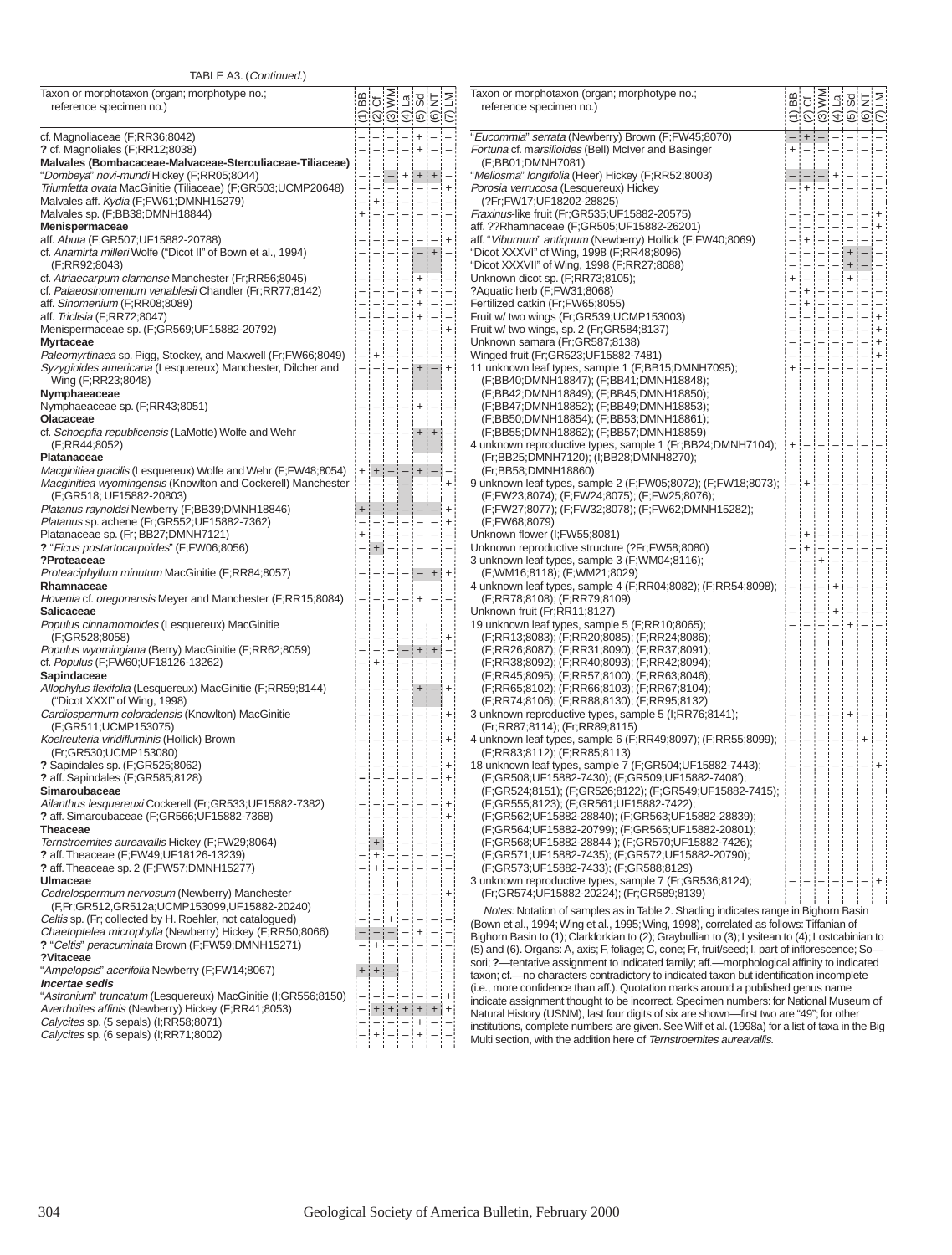#### TABLE A4. SPECIES TURNOVER ANNOTATION

#### **(A) Tiffanian/Clarkforkian survivors:**

"Ampelopsis" acerifolia; Beringiaphyllum cupanioides; "Carya" antiquorum; Cornus hyperborea; Corylites sp.; Equisetum sp.; Macginitiea gracilis; Metasequoia occidentalis; Palaeocarpinus aspinosa; "Viburnum" antiquum; "Viburnum" asperum

**(B) Clarkforkian first appearance datum in study area and Bighorn Basin:**

"Cinnamomum" sezannense; Sabalites/Amesoneuron; Ternstroemites aureavallis; Zingiberopsis isonervosa **(C) Tiffanian first appearance datum in study area, Clarkforkian first appearance datum in Bighorn Basin:** Allantodiopsis erosa; Averrhoites affinis; Cornus hyperborea; Corylites sp.; Palaeocarpinus aspinosa; Persites argutus

**(D) Latham assemblage, new appearances:**

Alnus sp.; Apocynaceae sp.; Cnemidaria magna; "Dombeya" novi-mundi; Lygodium kaulfussi; Platycarya sp.; Salvinia preauriculata; Stillingia casca

**(E) Tiffanian and/or Clarkforkian survivors in Latham and/or Sourdough samples:**

Averrhoites affinis; Equisetum sp.; Glyptostrobus europaeus; Macginitiea gracilis; ; Sabalites/Amesoneuron; Woodwardia gravida; Zingiberopsis isonervosa; RR73

**(F) Sourdough assemblage and 621 m level of Bighorn Basin Elk Creek section, first appearance datum in both (\*) or abundant in both (†):**

Allophylus flexifolia\*; Alnus sp.†; Cnemidaria magna†; "Dombeya" novi-mundi†; Lygodium kaulfussi†; cf. Schoepfia republicensis\*; aff. Sloanea†; Syzygioides americana\*; "Tatman fern"\*†; RR27\*; RR48\* **(G) Sourdough and Niland Tongue samples:**

Alnus sp.; Averrhoites affinis; cf. Schoepfia republicensis; Dendropanax latens; "Dombeya" novi-mundi; Equisetum sp.; Lygodium kaulfussi; Populus wyomingiana; Sabalites/Amesoneuron; Salvinia preauriculata; Thelypteris iddingsi; Zingiberopsis isonervosa

#### **(H) Sourdough or Niland Tongue sample and same or similar species found in younger strata of the Western Interior (\*) or West Coast (**†**):**

Acrostichum hesperium\*; Allantodiopsis erosa\*, cf. Anamirta milleri†, cf. Atriaecarpum clarnense†; Dendropanax latens\*; Hovenia cf. oregonensis†; Macginitiea gracilis†; cf. Palaeosinomenium venablesii†, Populus wyomingiana\*; Proteaciphyllum minutum\*; aff. "Pteris" silvicola†; cf. Schoepfia republicensis†; Syzygioides americana\*; Thelypteris iddingsi\*

**(I) Lostcabinian/Bridgerian survivors (\* = from Paleocene):**

Acrostichum hesperium; Allantodiopsis erosa\*; Allophylus flexifolia; Averrhoites affinis\*; Equisetum sp.\*; Platanus raynoldsi\*; Proteaciphyllum minutum; Sabalites/Amesoneuron\*; aff. Sloanea; Syzygioides americana

tory), and K. Johnson (Denver Museum of Natural History) for loaning critical material; J. Alroy, R. Anemone, C. Beard, S. Davies-Vollum, W. DiMichele, P. Herendeen, L. Hickey, P. Holroyd, F. Hueber, C. Labandeira, C. Marshall, and H. Roehler for informative comments and discussions; and A. Allen, A. Ash, N. Atkins, A. Blanco, D. Chaney, R. Horwitt, C. Labandeira, F. Marsh, C. Morrill, J. Reed, D. Royer, R. Schrott, N. Smith, A. Ver Ploeg, P. Wade, K. Werth, S. Wing, and many others for field and laboratory assistance. Western Wyoming Community College provided exceptional logistical support, and I am grateful to A. Daniels, C. and S. Love, J. Schrade, and others for their efforts. I acknowledge financial support from a University of Pennsylvania Dissertation Fellowship, Smithsonian Predoctoral and Postdoctoral Fellowships, the Evolution of Terrestrial Ecosystems Program of the Smithsonian Institution, the Geological Society of America, Sigma Xi, the Paleontological Society, a Smithsonian Scholarly Studies Grant to S. Wing, and Ruth Potsdamer.

### **REFERENCES CITED**

- Andreasson, F. P., and Schmitz, B., 1996, Winter and summer temperatures of the early middle Eocene of France from *Turritella* δ18O profiles: Geology, v. 24, p. 1067–1070.
- Archibald, J. D., Gingerich, P. D., Lindsay, E. H., Clemens, W. A., Krause, D. W., and Rose, K. D., 1987, First North American Land Mammal Ages of the Cenozoic Era, *in* Woodburne, M. O., ed., Cenozoic mammals of North America: Geochronology and biostratigraphy: Berkeley, University of California Press, p. 24–76.
- Bao, H., Koch, P. L., and Rumble, D., III, 1999, Paleocene–

Eocene climatic variations in western North America: Evidence from the  $\delta^{18}O$  of pedogenic hematite: Geological Society of America Bulletin, v. 111, p. 1405–1415.

- Beard, K. C., Krishtalka, L., and Stucky, R. K., 1992, Revision of the Wind River faunas, early Eocene of central Wyoming. Part 12. New species of omomyid primates (Mammalia: Primates: Omomyidae) and omomyid taxonomic composition across the early-middle Eocene boundary: Annals of the Carnegie Museum, v. 61, p. 39–62.
- Berggren, W. A., Aubry, M.-P., Lucas, S. G., Stott, L., and Zachos, J., 1997, Late Paleocene–early Eocene events in space and time: GSA Today, v. 7, p. 19-24.
- Bown, T. M., Rose, K. D., Simons, E. L., and Wing, S. L., 1994, Distribution and stratigraphic correlation of upper Paleocene and lower Eocene fossil mammal and plant localities of the Fort Union, Willwood, and Tatman Formations, southern Bighorn Basin, Wyoming: U.S. Geological Survey Professional Paper 1540, 103 p.
- Bralower, T. J., Zachos, J. C., Thomas, E., Parrow, M., Paull, C. K., Kelly, D. C., Silva, I. P., Sliter, W.V., and Lohmann, K. C., 1995, Late Paleocene to Eocene paleoceanography of the equatorial Pacific Ocean: Stable isotopes recorded at Ocean Drilling Program Site 865, Allison Guyot: Paleoceanography, v. 10, p. 841–865.
- Bralower, T. J., Thomas, D. J., Zachos, J. C., Hirschmann, M. M., Röhl, U., Sigurdsson, H., Thomas, E., and Whitney, D. L., 1997, High-resolution records of the late Paleocene thermal maximum and circum-Caribbean volcanism: Is there a causal link?: Geology, v. 25, p. 963–966.
- Brown, R. W., 1962, Paleocene flora of the Rocky Mountains and Great Plains: U.S. Geological Survey Professional Paper 375, 119 p.
- Burnham, R. J., Wing, S. L., and Parker, G. G., 1992, The reflection of deciduous forest communities in leaf litter: Implications for autochthonous litter assemblages from the fossil record: Paleobiology, v. 18, p. 30–49.
- Cande, S. C., and Kent, D. V., 1992, A new geomagnetic polarity time scale for the Late Cretaceous and Cenozoic: Journal of Geophysical Research, v. 97, p. 13917–13951.
- Cande, S. C., and Kent, D. V., 1995, Revised calibration of the geomagnetic polarity time scale for the Late Cretaceous and Cenozoic: Journal of Geophysical Research, v. 100, p. 6093–6095.
- Carroll, A. R., and Bohacs, K. M., 1999, Stratigraphic classifi-

cation of ancient lakes: Balancing tectonic and climatic controls: Geology, v. 27, p. 99–102.

- Case, J. A., 1988, Paleogene floras from Seymour Island, Antarctic Peninsula, *in* Feldmann, R. M., and Woodburne, M. O., eds., Geology and paleontology of Seymour Island, Antarctic Peninsula: Geological Society of America Memoir 169, p. 523–530.
- Clyde, W. C., Zonneveld, J.-P., Stamatakos, J., Gunnell, G. F., and Bartels, W. S., 1997, Magnetostratigraphy across the Wasatchian/Bridgerian NALMA boundary (early to middle Eocene) in the western Green River Basin, Wyoming: Journal of Geology, v. 105, p. 657–669.
- Colman, S. M., 1998, Water-level changes in Lake Baikal, Siberia: Tectonism versus climate: Geology, v. 26, p. 531–534.
- Corfield, R. M., and Cartlidge, J. E., 1992, Oceanographic and climatic implications of the Palaeocene carbon isotope maximum: Terra Nova, v. 4, p. 443–455.
- Corfield, R. M., and Norris, R. D., 1998, The oxygen and carbon isotopic context of the Paleocene/Eocene epoch boundary, *in* Aubry, M.-P., Lucas, S. G., and Berggren, W.A., eds., Late Paleocene–early Eocene climatic and biotic events in the marine and terrestrial records: New York, Columbia University Press, p. 124–137.
- Crane, P. R., and Lidgard, S., 1989,Angiosperm diversification and paleolatitudinal gradients in Cretaceous floristic diversity: Science, v. 246, p. 675–678.
- Culbertson, W. C., 1971, Stratigraphy of the trona deposits in the Green River Formation, southwest Wyoming: University of Wyoming Contributions to Geology, v. 10, p. 15–24.
- Davies-Vollum, K. S., and Wing, S. L., 1998, Sedimentological, taphonomic, and climatic aspects of Eocene swamp deposits (Willwood Formation, Bighorn Basin, Wyoming): Palaios, v. 13, p. 26–38.
- Dawson, M. R., and Beard, K. C., 1996, New late Paleocene rodents (Mammalia) from Big Multi Quarry, Washakie Basin, Wyoming: Palaeovertebrata, v. 25, p. 301–321.
- Dawson, M. R., West, R. M., and Langston, W., 1976, Paleogene terrestrial vertebrates: Northernmost occurrence, Ellesmere Island, Canada: Science, v. 192, p. 781–782.
- Ellis, M. S., 1987, Coal resources, in Roehler, H. W., and Martin, P. L., eds., Geological investigations of the Vermilion Creek Coal Bed in the Eocene Niland Tongue of the Wasatch Formation, Sweetwater County, Wyoming: U.S. Geological Survey Professional Paper 1314A-L, p. 191–202.
- Estes, R., and Hutchison, J. H., 1980, Eocene lower vertebrates from Ellesmere Island, Canadian Arctic Archipelago: Palaeogeography, Palaeoclimatology, Palaeoecology, v. 30, p. 325–347.
- Eugster, H. P., and Hardie, L.A., 1975, Sedimentation in an ancient playa-lake complex: The Wilkins Peak Member of the Green River Formation of Wyoming: Geological Society of America Bulletin, v. 86, p. 319–334.
- Fricke, H. C., Clyde, W. C., O'Neil, J. R., and Gingerich, P. D., 1998, Evidence for rapid climate change in North America during the latest Paleocene thermal maximum: Oxygen isotope compositions of biogenic phosphate from the Bighorn Basin (Wyoming): Earth and Planetary Science Letters, v. 160, p. 193–208.
- Gazin, C. L., 1956, Paleocene mammalian faunas of the Bison Basin in south-central Wyoming: Smithsonian Miscellaneous Collections 131, 57 p.
- Gazin, C. L., 1965, Early Eocene mammalian faunas and their environment in the vicinity of the Rock Springs Uplift, Wyoming: Wyoming Geological Association, 19th Annual Field Conference, Guidebook, p. 171–180.
- Gemmill, C. E. C., and Johnson, K. R., 1997, Paleoecology of a late Paleocene (Tiffanian) megaflora from the northern Great Divide Basin: Palaios, v. 12, p. 439–448.
- Gentry,A. H., 1988, Changes in plant community diversity and floristic composition on environmental and geographical gradients: Annals of Missouri Botanical Garden, v. 75, p. 1–34.
- Givnish, T. J., 1984, Leaf and canopy adaptations in tropical forests, *in* Medina, E., Mooney, H. A., and Vásquez-Yanés, C., eds., Physiological ecology of plants of the wet tropics: Tasks for Vegetation Science 12: The Hague, Junk, p. 51–84.
- Grande, L., 1984, Paleontology of the Green River Formation, with a review of the fish fauna (second edition): Geological Survey of Wyoming Bulletin 63, 333 p.
- Grande, L., 1994, Studies of paleoenvironments and historical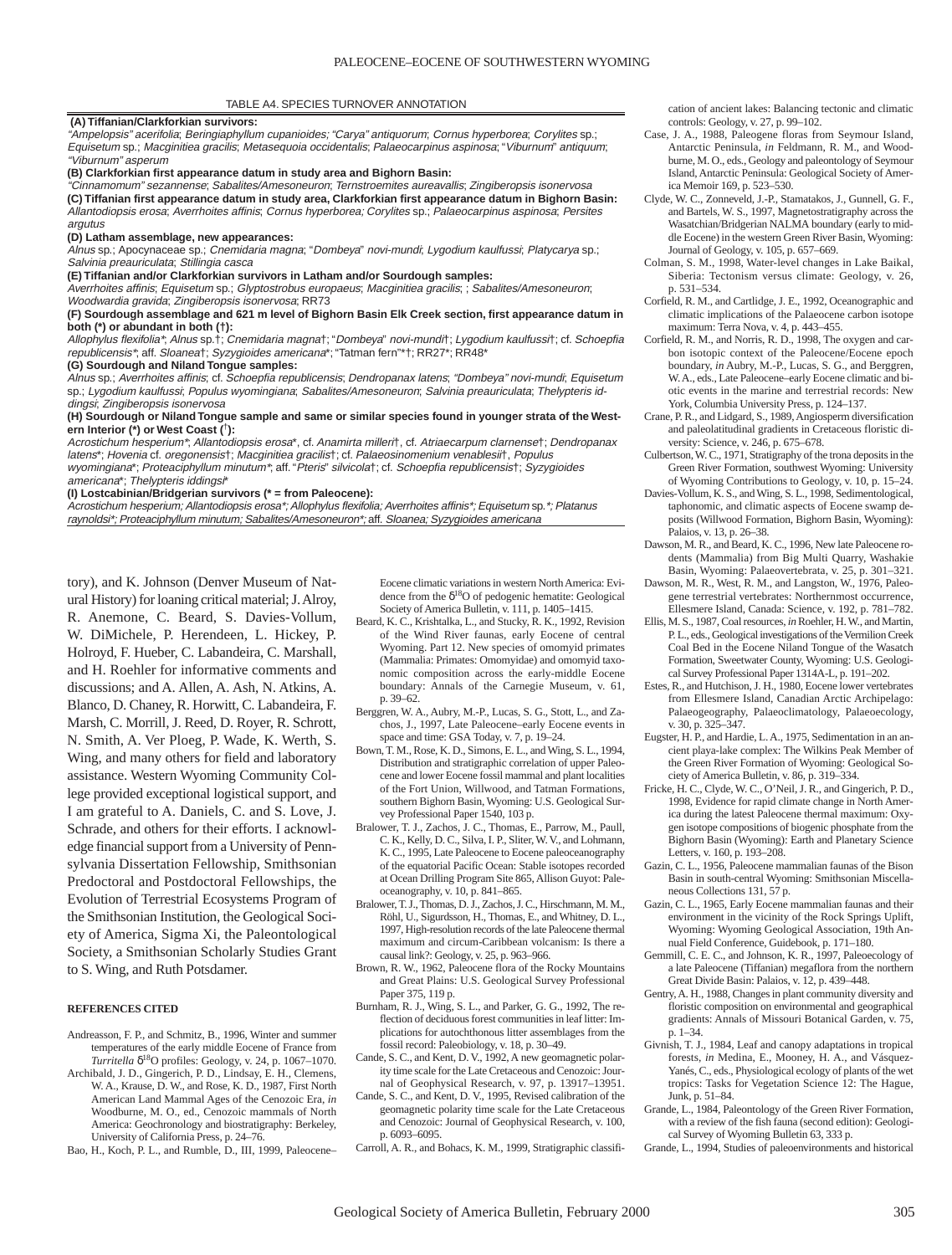biogeography in the Fossil Butte and Laney members of the Green River Formation: University of Wyoming Contributions to Geology, v. 30, p. 15–32.

- Greenwood, D. R., and Wing, S. L., 1995, Eocene continental climates and latitudinal temperature gradients: Geology, v. 23, p. 1044–1048.
- Gunnell, G. F., 1997, Wasatchian-Bridgerian (Eocene) paleoecology of the western interior of North America: Changing paleoenvironments and taxonomic composition of omomyid (Tarsiiformes) primates: Journal of Human Evolution, v. 32, p. 105–132.
- Herendeen, P. S., and Dilcher, D. L., 1991, *Caesalpinia* subgenus *Mezoneuron* (Leguminosae, Caesalpiniodiae) from the Tertiary of North America: American Journal of Botany, v. 78, p. 1–12.
- Herendeen, P. S., Les, D. H., and Dilcher, D. L., 1990, Fossil *Ceratophyllum* (Ceratophyllaceae) from the Tertiary of North America: American Journal of Botany, v. 77, p. 7–16.
- Herman, A. B., and Spicer, R. A., 1997, New quantitative paleoclimate data for the Late Cretaceous Arctic: Evidence for a warm polar ocean: Palaeogeography, Palaeoclimatology, Palaeoecology, v. 128, p. 227–251.
- Hickey, L. J., 1973, Classification of the architecture of dicotyledonous leaves: American Journal of Botany, v. 60, p. 17–33.
- Hickey, L. J., 1977, Stratigraphy and paleobotany of the Golden Valley Formation (early Tertiary) of western North Dakota: Geological Society of America Memoir 150, 183 p.
- Hickey, L. J., 1979, A revised classification of the architecture of dicotyledonous leaves, *in* Metcalfe, C. R., and Chalk, L., eds., Anatomy of the dicotyledons (second edition): Oxford, Clarendon, p. 25–39.
- Hickey, L. J., 1980, Paleocene stratigraphy and flora of the Clark's Fork Basin, *in* Gingerich, P. D., ed., Early Cenozoic paleontology and stratigraphy of the Bighorn Basin, Wyoming: University of Michigan Papers on Paleontology 24, p. 33–49.
- Hickey, L. J., and Wolfe, J. A., 1975, The bases of angiosperm phylogeny: Vegetative morphology: Missouri Botanical Garden Annals, v. 62, p. 538–589.
- Hutchison, J. H., 1980, Turtle stratigraphy of the Willwood Formation, Wyoming: Preliminary results, *in* Gingerich, P. D., ed., Early Cenozoic paleontology and stratigraphy of the Bighorn Basin, Wyoming: University of Michigan Papers on Paleontology 24, p. 115–118.
- Hutchison, J. H., 1982, Turtle, crocodilian, and champsosaur diversity changes in the Cenozoic of the north-central region of western United States: Palaeogeography, Palaeoclimatology, Palaeoecology, v. 37, p. 149–164.
- Jacobs, B. F., 1999, Estimation of rainfall variables from leaf characters in tropical Africa: Palaeogeography, Palaeoclimatology, Palaeoecology, v. 145, p. 231–250.
- Johnson, K. R., and Hickey, L. J., 1990, Megafloral change across the Cretaceous/Tertiary boundary in the northern Great Plains and Rocky Mountains, U.S.A., *in* Sharpton, V. L., and Ward, P. D., eds., Global catastrophes in Earth history: An interdisciplinary conference on impacts, volcanism, and mass mortality: Geological Society of America Special Paper 247, p. 433–444.
- Kennett, J. P., and Stott, L. D., 1991,Abrupt deep-sea warming, palaeoceanographic changes and benthic extinctions at the end of the Palaeocene: Nature, v. 353, p. 225–229.
- Kihm, A. J., 1984, Early Eocene mammalian faunas of the Piceance Creek Basin, northwestern Colorado [Ph.D. dissert.]: Boulder, University of Colorado, 381 p.
- Kirschbaum, M. A., 1987, Stratigraphic and sedimentologic framework of Paleocene rocks, southwest flank of the Rock Springs Uplift, Sweetwater County, Wyoming: U.S. Geological Survey Miscellaneous Field Studies Map MF-1973, 2 sheets.
- Kirschbaum, M. A., and Nelson, S. N., 1988, Geologic history and palynologic dating of Paleocene deposits, western Rock Springs uplift, Sweetwater County, Wyoming: University of Wyoming Contributions to Geology, v. 26, p. 21–28.
- Knight, D. H., 1994, Mountains and plains: The ecology of Wyoming landscapes: New Haven, Connecticut, Yale University Press, 338 p.
- Krishtalka, L., West, R. M., Black, C. C., Dawson, M. R., Flynn, J. J., Turnbull, W. D., Stucky, R. K., McKenna, M. C., Bown, T. M., Golz, D. J., and Lillegraven, J. A.,

1987, Eocene (Wasatchian through Duchesnian) biochronology of North America, *in* Woodburne, M. O., ed., Cenozoic mammals of North America: Geochronology and biostratigraphy: Berkeley, University of California Press, p. 77–117.

- Latham, R. E., and Ricklefs, R. E., 1993, Continental comparisons of temperate-zone tree species diversity, *in* Ricklefs, R. E., and Schluter, D., eds., Species diversity in ecological communities: Chicago, University of Chicago Press, p. 294–314.
- Lebkuecher, J. G., 1997, Desiccation-time limits of photosynthetic recovery in *Equisetum hyemale* (Equisetaceae) spores: American Journal of Botany, v. 84, p. 792–797.
- Leopold, E. B., and MacGinitie, H. D., 1972, Development and affinities of Tertiary floras in the Rocky Mountains, *in* Graham, A., ed., Floristics and paleofloristics of Asia and eastern North America: Amsterdam, Elsevier, p. 147-200.
- Les, D. H., 1997, Ceratophyllaceae, *in* Flora of North America Editorial Committee, ed., Flora of North America Volume 3: Magnoliophyta: Magnoliidae and Hamamelidae: New York, Oxford University Press, p. 81–84.
- Lillegraven, J. A., and Ostresh, L. M., Jr., 1988, Evolution of Wyoming's early Cenozoic topography and drainage patterns: National Geographic Research, v. 4, p. 303–327.
- Love, J. D., McGrew, P. O., and Thomas, H. D., 1963, Relationship of latest Cretaceous and Tertiary deposition and deformation to oil and gas in Wyoming, *in* Childs, O. E., and Beebe, B. W., eds., Backbone of the Americas— Tectonic history from pole to pole, a symposium: American Association of Petroleum Geologists Memoir 2, p. 196–208.
- MacGinitie, H. D., 1953, Fossil plants of the Florissant beds, Colorado: Carnegie Institute of Washington Publication 599, 198 p.
- MacGinitie, H. D., 1969, The Eocene Green River flora of northwestern Colorado and northeastern Utah: University of California Publications in Geological Sciences, v. 83, 140 p.
- MacGinitie, H. D., 1974, An early middle Eocene flora from the Yellowstone-Absaroka volcanic province, northwestern Wind River Basin, Wyoming: University of California Publications in Geological Sciences, v. 108, 103 p.
- Manchester, S. R., 1987, The fossil history of the Juglandaceae: Missouri Botanical Garden Monograph in Systematic Botany 21, 137 p.
- Manchester, S. R., 1994, Fruits and seeds of the middle Eocene Nut Beds flora, Clarno Formation, Oregon: Palaeontographica Americana, no. 58, 205 p.
- Manchester, S. R., and Chen, Z., 1996, *Palaeocarpinus aspinosa* sp. nov. (Betulaceae) from the Paleocene of Wyoming, U.S.A.: International Journal of Plant Sciences, v. 157, p. 644–655.
- Manchester, S. R., and Dilcher, D. L., 1982, Pterocaryoid fruits (Juglandaceae) in the Paleogene of North America and their evolutionary and biogeographic significance:American Journal of Botany, v. 69, p. 275–286.
- Manchester, S. R., and Dilcher, D. L., 1997, Reproductive and vegetative morphology of *Polyptera* (Juglandaceae) from the Paleocene of Wyoming and Montana: American Journal of Botany, v. 84, p. 649–663.
- Manchester, S. R., and Zavada, M. S., 1987, *Lygodium* foliage with intact sporophores from the Eocene of Wyoming: Botanical Gazette, v. 148, p. 392–399.
- Markwick, P. J., 1998, Fossil crocodilians as indicators of Late Cretaceous and Cenozoic climates: Implications for using palaeontological data in reconstructing palaeoclimate: Palaeogeography, Palaeoclimatology, Palaeoecology, v. 137, p. 205–271.
- Masursky, H., 1962, Uranium-bearing coal in the eastern part of the Red Desert area, Wyoming: U.S. Geological Survey Bulletin 1099-B, 152 p.
- Mauger, R. L., 1977, K-Ar ages of biotites from tuffs in Eocene rocks of the Green River, Washakie, and Uinta basins, Utah, Wyoming, and Colorado: University of Wyoming Contributions to Geology, v. 15, p. 17–41.
- McGrew, P. O., 1971, Early and middle Eocene faunas of the Green River Basin: University of Wyoming Contributions to Geology, v. 10, p. 65–68.
- McIver, E. E., and Basinger, J. F., 1993, Flora of the Ravenscrag Formation (Paleocene), southwestern Saskatchewan, Canada: Palaeontographica Canadiana 10, 167 p.
- Meyer, H. W., and Manchester, S. R., 1997, The Oligocene

Bridge Creek flora of the John Day Formation, Oregon: University of California Publications in Geological Sciences, v. 141, 195 p.

- Miller, K. G., Janacek, T. R., Katz, M. E., and Keil, D. J., 1987, Abyssal circulation and benthic foraminiferal changes near the Paleocene/Eocene boundary: Paleoceanography, v. 2, p. 741–761.
- Mosbrugger, V., and Utescher, T., 1997, The coexistence approach—A method for quantitative reconstructions of Tertiary terrestrial palaeoclimate data using plant fossils: Palaeogeography, Palaeoclimatology, Palaeoecology, v. 134, p. 61–86.
- Nichols, D. J., 1987, Palynology of the Vermilion Creek Coal Bed and associated strata, *in* Roehler, H. W., and Martin, P. L., eds., Geological investigations of the Vermilion Creek Coal Bed in the Eocene Niland Tongue of the Wasatch Formation, Sweetwater County, Wyoming: U.S. Geological Survey Professional Paper 1314A-L, p. 47–73.
- Pipiringos, G. N., 1961, Uranium-bearing coal in the central part of the Great Divide Basin: U.S. Geological Survey Bulletin 1099-A, 104 p.
- Pirrie, D., Marshall, J. D., and Crame, J. A., 1998, Marine high Mg calcite cements in *Teredolites*-bored fossil wood: Evidence for cool paleoclimates in the Eocene La Meseta Formation, Seymour Island, Antarctica: Palaios, v. 13, p. 276–286.
- Prothero, D. R., 1995, Geochronology and magnetostratigraphy of Paleogene North American land mammal "ages": An update, *in* Berggren, W. A., Kent, D. V., Aubry, M.-P., and Hardenbol, J., eds., Geochronology time scales and global stratigraphic correlation: SEPM (Society for Sedimentary Geology) Special Publication 54, p. 305–315.
- Richards, P. W., 1996, The tropical rain forest (second edition): Cambridge, Cambridge University Press, 575 p.
- Robert, C., and Chamley, H., 1991, Development of early Eocene warm climates, as inferred from clay mineral variations in oceanic sediments: Palaeogeography, Palaeoclimatology, Palaeoecology, v. 89, p. 315–331.
- Robert, C., and Kennett, J. P., 1992, Paleocene and Eocene kaolinite distribution in the South Atlantic and Southern Ocean: Antarctic climatic and paleoceanographic implications: Marine Geology, v. 103, p. 99–110.
- Roehler, H. W., 1979, Geology and energy resources of the Sand Butte Rim NW quadrangle, Sweetwater County, Wyoming: U.S. Geological Survey Professional Paper 1065-A, 54 p.
- Roehler, H. W., 1985, Geologic map of the Kinney Rim  $30 \times 60$ minute quadrangle, Wyoming and Colorado: U.S. Geological Survey Miscellaneous Investigations Map I-1615, 1 sheet, scale: 1:100 000.
- Roehler, H. W., 1987, Paleoenvironments and sedimentology, *in* Roehler, H. W., and Martin, P. L., eds., Geological investigations of the Vermilion Creek Coal Bed in the Eocene Niland Tongue of the Wasatch Formation, Sweetwater County, Wyoming: U.S. Geological Survey Professional Paper 1314A-L, p. 25–45.
- Roehler, H. W., 1991, Measured sections of Ramsey Ranch Member of Wasatch Formation, greater Green River Basin, southwest Wyoming: U.S. Geological Survey Miscellaneous Field Studies Map MF-2185, 1 sheet.
- Roehler, H. W., 1992a, Introduction to greater Green River Basin geology, physiography, and history of investigations: U.S. Geological Survey Professional Paper 1506-A, 14 p.
- Roehler, H. W., 1992b, Correlation, composition, areal distribution, and thickness of Eocene stratigraphic units, greater Green River Basin, Wyoming, Utah, and Colorado: U.S. Geological Survey Professional Paper 1506-E, 49 p.
- Roehler, H. W., 1992c, Description and correlation of Eocene rocks in stratigraphic reference sections for the Green River and Washakie basins, southwest Wyoming: U.S. Geological Survey Professional Paper 1506-D, 83 p.
- Roehler, H. W., 1993, Eocene climates, depositional environments, and geography, greater Green River Basin, Wyoming, Utah, and Colorado: U.S. Geological Survey Professional Paper 1506-F, 74 p.
- Rose, K. D., 1981a, The Clarkforkian Land-Mammal Age and mammalian faunal composition across the Paleocene-Eocene boundary: University of Michigan Papers on Paleontology 26, 197 p.
- Rose, K. D., 1981b, Composition and species diversity in